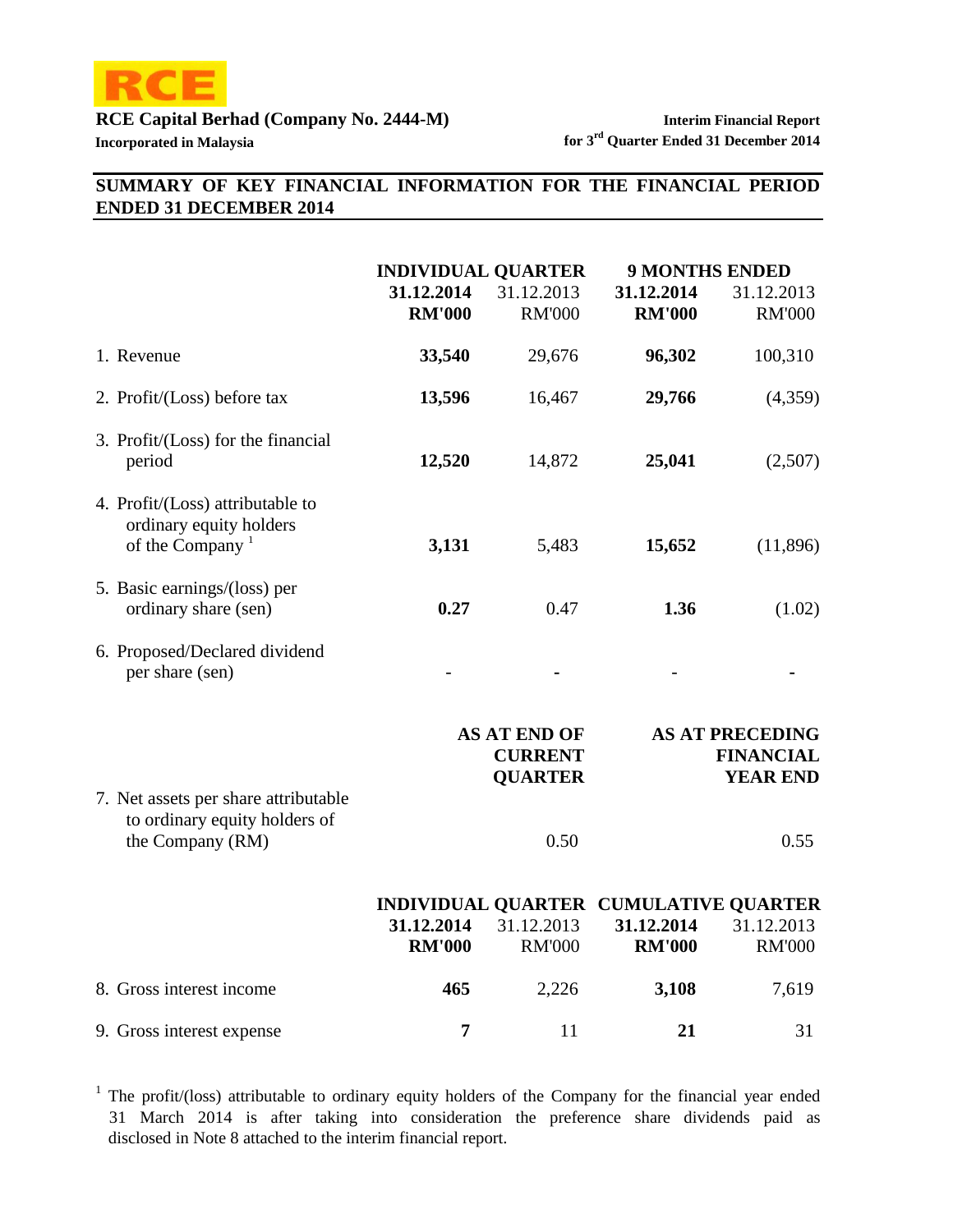

### **CONDENSED STATEMENT OF COMPREHENSIVE INCOME**

|                                         | <b>INDIVIDUAL QUARTER</b><br><b>3 MONTHS ENDED</b> |               | <b>CUMULATIVE QUARTER</b><br><b>9 MONTHS ENDED</b> |               |  |
|-----------------------------------------|----------------------------------------------------|---------------|----------------------------------------------------|---------------|--|
|                                         | 31.12.2014                                         | 31.12.2013    | 31.12.2014                                         | 31.12.2013    |  |
|                                         | <b>RM'000</b>                                      | <b>RM'000</b> | <b>RM'000</b>                                      | <b>RM'000</b> |  |
| Revenue                                 | 33,540                                             | 29,676        | 96,302                                             | 100,310       |  |
| Other income                            | 2,843                                              | 3,937         | 9,189                                              | 12,609        |  |
| Interest expense applicable to revenue  | (7,094)                                            | (9,272)       | (22, 251)                                          | (30, 782)     |  |
| Staff costs and directors' remuneration | (3,639)                                            | (3,559)       | (12, 659)                                          | (11,651)      |  |
| Depreciation of plant and equipment     |                                                    |               |                                                    |               |  |
| and investment properties               | (711)                                              | (450)         | (2,026)                                            | (1,377)       |  |
| Other expenses                          | (11, 336)                                          | (3,854)       | (38, 768)                                          | (73, 437)     |  |
| Finance costs                           | (7)                                                | (11)          | (21)                                               | (31)          |  |
| Profit/(Loss) before tax                | 13,596                                             | 16,467        | 29,766                                             | (4,359)       |  |
| Taxation                                | (1,076)                                            | (1,595)       | (4,725)                                            | 1,852         |  |
| Total comprehensive income/(loss)       |                                                    |               |                                                    |               |  |
| for the financial period                | 12,520                                             | 14,872        | 25,041                                             | (2,507)       |  |
| <b>Attributable to:</b>                 |                                                    |               |                                                    |               |  |
| Owners of the Company                   | 12,520                                             | 14,872        | 25,041                                             | (2,507)       |  |
| Earnings/(Loss) per ordinary share:     |                                                    |               |                                                    |               |  |
| Basic (sen)                             | 0.27                                               | 0.47          | 1.36                                               | (1.02)        |  |
| Diluted (sen)                           | 0.27                                               | 0.47          | 1.36                                               | (1.02)        |  |

The Condensed Statement of Comprehensive Income should be read in conjunction with the audited financial statements of the Company for the financial year ended 31 March 2014 and the accompanying explanatory notes attached to the interim financial report.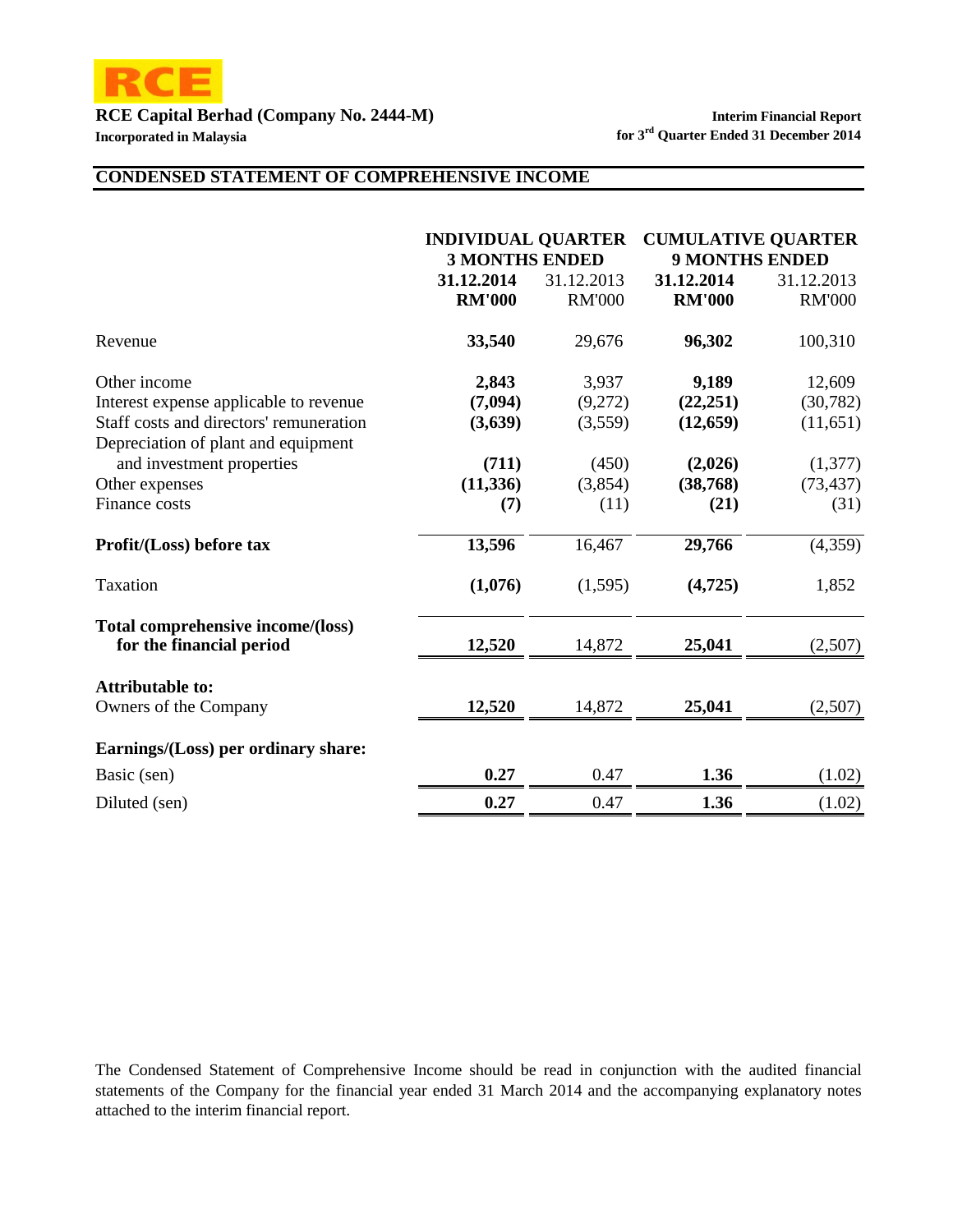

#### **CONDENSED STATEMENT OF FINANCIAL POSITION**

|               | AS AT         | AS AT         |
|---------------|---------------|---------------|
|               | 31.12.2014    | 31.03.2014    |
|               | <b>RM'000</b> | <b>RM'000</b> |
| <b>ASSETS</b> |               |               |

#### **Non-Current Assets**

| Plant and equipment             | 11.452         | 10,516  |
|---------------------------------|----------------|---------|
| Investment properties           | 2,498          | 2,543   |
| Goodwill on consolidation       | 47,666         | 28,677  |
| Loans and receivables           | 892.674        | 786,156 |
| Trade receivables               | $\blacksquare$ | 1,565   |
| Deferred tax assets             | 17.810         | 21,898  |
| <b>Total Non-Current Assets</b> | 972,100        | 851,355 |

#### **Current Assets**

| Loans and receivables                            | 141,361   | 138,830   |
|--------------------------------------------------|-----------|-----------|
| Trade receivables                                | 22,620    | 19,576    |
| Other receivables, deposits and prepaid expenses | 23,648    | 16,355    |
| Deposits with licensed financial institutions    | 55,537    | 288,310   |
| Cash and bank balances                           | 1,685     | 2,771     |
| <b>Total Current Assets</b>                      | 244,851   | 465,842   |
| <b>TOTAL ASSETS</b>                              | 1,216,951 | 1,317,197 |

#### **EQUITY AND LIABILITIES**

#### **Equity attributable to owners of the Company**

| Share capital<br>- Ordinary shares                                    | 133,359  | 117,359 |
|-----------------------------------------------------------------------|----------|---------|
| - Redeemable convertible non-cumulative preference<br>shares ("RCPS") | 30,944   | 46,944  |
| Treasury shares                                                       | (15,110) | (4,580) |
| Reserves                                                              | 524,963  | 525.527 |
| <b>Total Equity</b>                                                   | 674,156  | 685,250 |

#### **Non-Current Liabilities**

| Hire-purchase payables               | 180     | 404     |
|--------------------------------------|---------|---------|
| <b>Borrowings</b>                    | 305,939 | 360.627 |
| Deferred tax liabilities             | 1.354   | 30.577  |
| <b>Total Non-Current Liabilities</b> | 307,473 | 391.608 |

#### **Current Liabilities**

| Payables and accrued expenses       | 24,601    | 14,065    |
|-------------------------------------|-----------|-----------|
| Hire-purchase payables              | 212       | 233       |
| <b>Borrowings</b>                   | 186,303   | 221,707   |
| Tax liabilities                     | 24,206    | 4,334     |
| <b>Total Current Liabilities</b>    | 235,322   | 240,339   |
| <b>Total Liabilities</b>            | 542,795   | 631,947   |
| <b>TOTAL EQUITY AND LIABILITIES</b> | 1,216,951 | 1,317,197 |
| <b>NET ASSETS PER SHARE (RM)</b>    | 0.50      | 0.55      |

The Condensed Statement of Financial Position should be read in conjunction with the audited financial statements of the Company for the financial year ended 31 March 2014 and the accompanying explanatory notes attached to the interim financial report.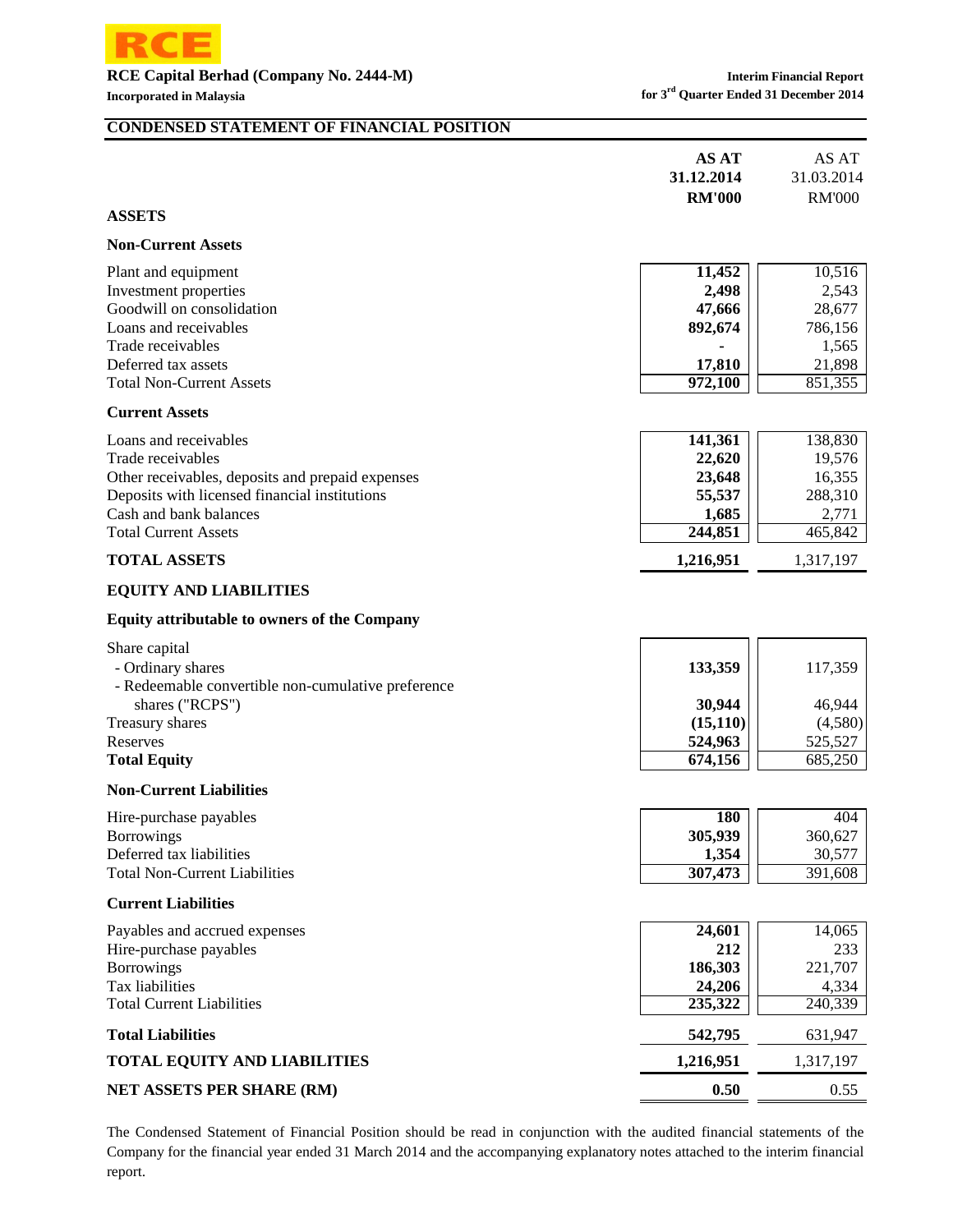

|                                                                        | <b>Share Capital</b>                       |                              | <b>Total</b>                             | <b>Reserves</b>                                   |                                          |                                                 |                                                     |                                                  |                               |  |
|------------------------------------------------------------------------|--------------------------------------------|------------------------------|------------------------------------------|---------------------------------------------------|------------------------------------------|-------------------------------------------------|-----------------------------------------------------|--------------------------------------------------|-------------------------------|--|
|                                                                        | Ordinary<br><b>Shares</b><br><b>RM'000</b> | <b>RCPS</b><br><b>RM'000</b> | <b>Share</b><br>Capital<br><b>RM'000</b> | <b>Treasury</b><br><b>Shares</b><br><b>RM'000</b> | <b>Share</b><br>Premium<br><b>RM'000</b> | <b>Share</b><br><b>Options</b><br><b>RM'000</b> | <b>Retained</b><br><b>Earnings</b><br><b>RM'000</b> | <b>Total</b><br><b>Reserves</b><br><b>RM'000</b> | <b>Total</b><br><b>RM'000</b> |  |
| As at 1 April 2013                                                     | 117,359                                    | 46,944                       | 164,303                                  | (2)                                               | 149,570                                  | 5,221                                           | 385,160                                             | 539,951                                          | 704,252                       |  |
| <b>Total comprehensive loss</b>                                        |                                            | $\overline{\phantom{a}}$     |                                          | ۰                                                 |                                          |                                                 | (2,507)                                             | (2,507)                                          | (2,507)                       |  |
| <b>Transactions with owners</b>                                        |                                            |                              |                                          |                                                   |                                          |                                                 |                                                     |                                                  |                               |  |
| Dividends                                                              |                                            | $\sim$                       |                                          | ۰                                                 |                                          |                                                 | (26,937)                                            | (26,937)                                         | (26,937)                      |  |
| Cancellation of share options                                          |                                            | $\overline{\phantom{a}}$     |                                          | $\overline{\phantom{a}}$                          |                                          | (281)                                           | 281                                                 |                                                  |                               |  |
| Share repurchased                                                      |                                            | $\overline{\phantom{a}}$     |                                          | (2,245)                                           |                                          |                                                 |                                                     |                                                  | (2,245)                       |  |
| Total transactions with owners                                         |                                            | $\sim$                       |                                          | (2,245)                                           |                                          | (281)                                           | (26, 656)                                           | (26,937)                                         | (29, 182)                     |  |
| As at 31 December 2013                                                 | 117,359                                    | 46,944                       | 164,303                                  | (2, 247)                                          | 149,570                                  | 4,940                                           | 355,997                                             | 510,507                                          | 672,563                       |  |
| As at 1 April 2014                                                     | 117,359                                    | 46,944                       | 164,303                                  | (4,580)                                           | 149,570                                  | 4,784                                           | 371,173                                             | 525,527                                          | 685,250                       |  |
| <b>Total comprehensive income</b>                                      |                                            | $\overline{\phantom{a}}$     |                                          |                                                   |                                          |                                                 | 25,041                                              | 25,041                                           | 25,041                        |  |
| <b>Transactions with owners</b>                                        |                                            |                              |                                          |                                                   |                                          |                                                 |                                                     |                                                  |                               |  |
| Dividends                                                              |                                            |                              |                                          |                                                   |                                          |                                                 | (26, 444)                                           | (26, 444)                                        | (26, 444)                     |  |
| Share options granted under Employees'<br>Share Option Scheme ("ESOS") |                                            | $\overline{\phantom{a}}$     |                                          |                                                   |                                          | 839                                             |                                                     | 839                                              | 839                           |  |
| Cancellation of share options                                          |                                            | $\blacksquare$               |                                          |                                                   |                                          | (171)                                           | 171                                                 |                                                  |                               |  |
| Share repurchased                                                      |                                            | $\overline{\phantom{a}}$     |                                          | (10, 530)                                         |                                          |                                                 | $\blacksquare$                                      |                                                  | (10, 530)                     |  |
| Issuance of shares pursuant to<br>conversion of RCPS                   | 16,000                                     | (16,000)                     |                                          |                                                   |                                          |                                                 |                                                     |                                                  |                               |  |
| Total transactions with owners                                         | 16,000                                     | (16,000)                     | $\overline{\phantom{a}}$                 | (10, 530)                                         | $\overline{\phantom{a}}$                 | 668                                             | (26, 273)                                           | (25,605)                                         | (36, 135)                     |  |
| As at 31 December 2014                                                 | 133,359                                    | 30,944                       | 164,303                                  | $(15,\overline{110})$                             | 149,570                                  | 5,452                                           | 369,941                                             | 524,963                                          | 674,156                       |  |
|                                                                        |                                            |                              |                                          |                                                   |                                          |                                                 |                                                     |                                                  |                               |  |

The Condensed Statement of Changes in Equity should be read in conjunction with the audited financial statements of the Company for the financial year ended 31 March 2014 and the accompanying explanatory notes attached to the interim financial report.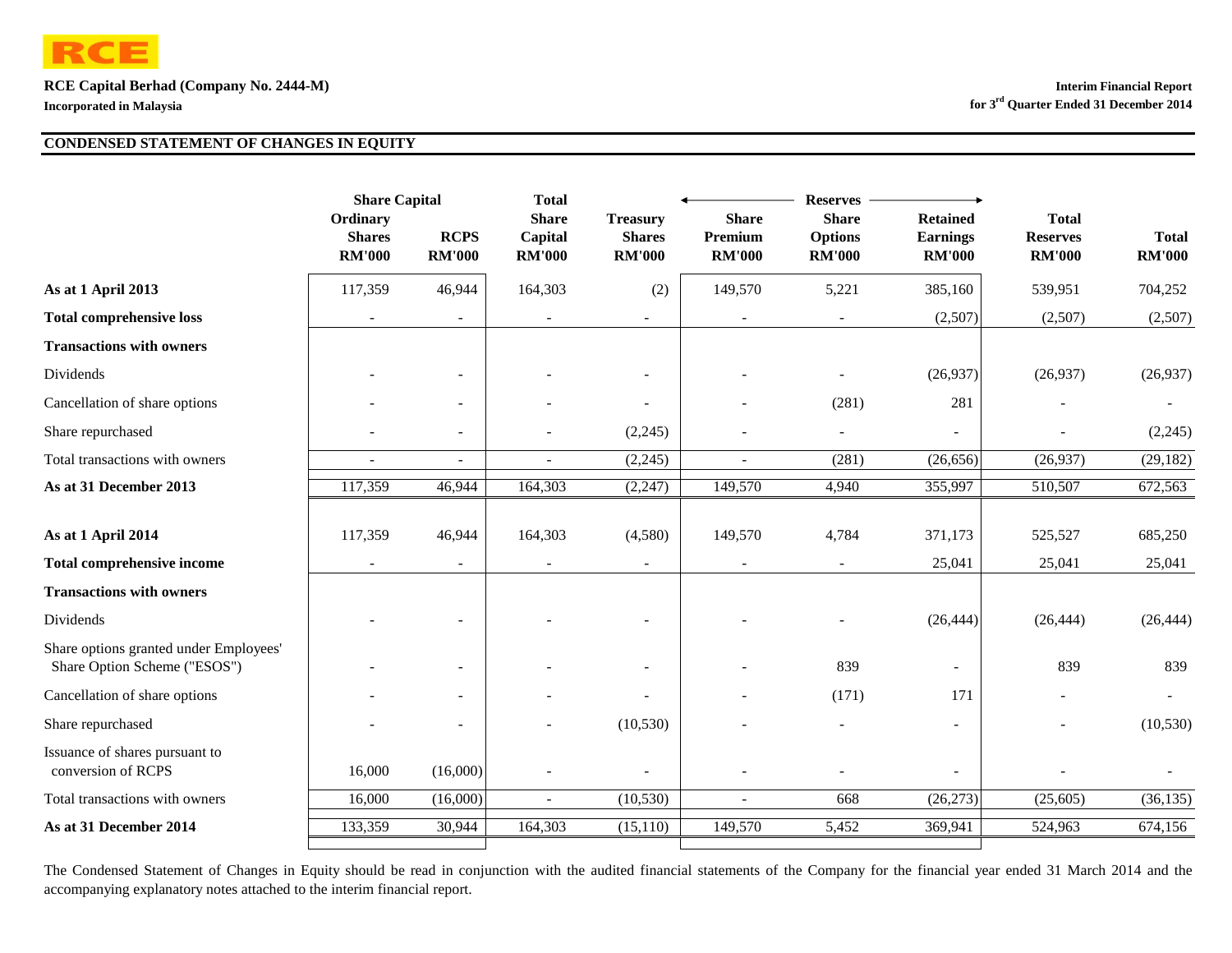

**Incorporated in Malaysia for 3<sup>rd</sup> Quarter Ended 31 December 2014** 

# **CONDENSED STATEMENT OF CASH FLOWS**

|                                                        | <b>CUMULATIVE</b><br><b>QUARTER</b><br>31.12.2014<br><b>RM'000</b> | <b>CUMULATIVE</b><br><b>QUARTER</b><br>31.12.2013<br><b>RM'000</b> |
|--------------------------------------------------------|--------------------------------------------------------------------|--------------------------------------------------------------------|
| <b>CASH FLOWS FROM OPERATING ACTIVITIES</b>            |                                                                    |                                                                    |
| Profit/(Loss) before tax                               | 29,766                                                             | (4,359)                                                            |
| Adjustments for:                                       |                                                                    |                                                                    |
| Allowance for impairment loss on receivables, net      | 20,690                                                             | 64,878                                                             |
| Loss on early redemption of Asset-Backed Securities    |                                                                    |                                                                    |
| ("ABS")                                                | 7,285                                                              |                                                                    |
| Depreciation of plant and equipment                    |                                                                    |                                                                    |
| and investment properties                              | 2,026                                                              | 1,377                                                              |
| Share options granted under ESOS                       | 839                                                                |                                                                    |
| Amortisation of discount on Fixed Rate Medium Term     |                                                                    |                                                                    |
| Notes ("MTNs")                                         | 365                                                                | 497                                                                |
| Finance costs                                          | 21                                                                 | 31                                                                 |
| Plant and equipment written off                        | 3                                                                  |                                                                    |
| Interest income                                        | (3,108)                                                            | (7,619)                                                            |
| Gain on disposal of plant and equipment                | (2)                                                                | (32)                                                               |
| Operating profit before working capital changes        | 57,885                                                             | 54,773                                                             |
| (Increase)/Decrease in working capital:                |                                                                    |                                                                    |
| Loans and receivables                                  | (126, 164)                                                         | (43, 735)                                                          |
| Trade receivables                                      | (5,054)                                                            | (3,066)                                                            |
| Other receivables, deposits and prepaid expenses       | (4,217)                                                            | 2,671                                                              |
| Increase/(Decrease) in working capital:                |                                                                    |                                                                    |
| Payables and accrued expenses                          | 5,874                                                              | (4,692)                                                            |
| Cash (used in)/generated from operations               | (71, 676)                                                          | 5,951                                                              |
| Taxes paid                                             | (13, 109)                                                          | (14,703)                                                           |
| Taxes refunded                                         |                                                                    | 516                                                                |
| Net cash used in operating activities                  | (84, 785)                                                          | (8,236)                                                            |
| <b>CASH FLOWS FROM INVESTING ACTIVITIES</b>            |                                                                    |                                                                    |
| Interest income                                        | 3,108                                                              | 7,619                                                              |
| Proceeds from disposal of plant and equipment          | 90                                                                 | 182                                                                |
| Acquisition of subsidiary companies, net               | (16,590)                                                           |                                                                    |
| Additions to plant and equipment                       | (3,511)                                                            | (3,894)                                                            |
| Net cash (used in)/generated from investing activities | (16,903)                                                           | 3,907                                                              |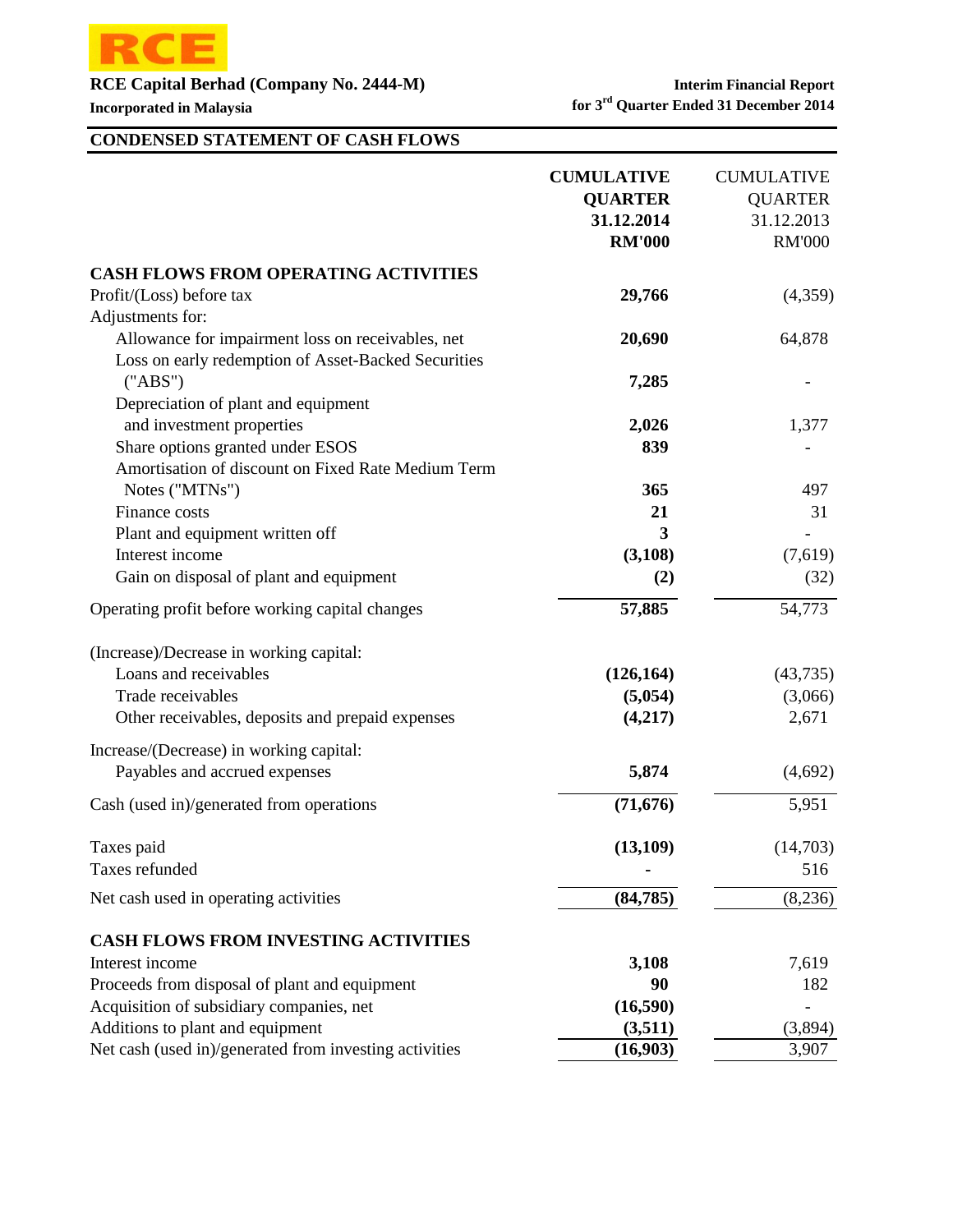

### **CONDENSED STATEMENT OF CASH FLOWS (CONT'D)**

|                                                            | <b>CUMULATIVE</b><br><b>QUARTER</b><br>31.12.2014 | <b>CUMULATIVE</b><br><b>QUARTER</b><br>31.12.2013 |
|------------------------------------------------------------|---------------------------------------------------|---------------------------------------------------|
|                                                            | <b>RM'000</b>                                     | <b>RM'000</b>                                     |
| <b>CASH FLOWS FROM FINANCING ACTIVITIES</b>                |                                                   |                                                   |
| Drawdown of revolving credits                              | 245,690                                           | 176,100                                           |
| Withdrawal of deposits and cash and                        |                                                   |                                                   |
| bank balances, net:                                        |                                                   |                                                   |
| - assigned in favour of the trustees                       | 245,116                                           | 5,274                                             |
| - pledged to licensed financial institutions               | 1,510                                             | 9,076                                             |
| Drawdown of term loans                                     | 75,620                                            |                                                   |
| Drawdown of other borrowings                               | 29,017                                            | 37,802                                            |
| Repayment of revolving credits                             | (234, 342)                                        | (151,280)                                         |
| Redemption of ABS                                          | (142, 285)                                        | (30,000)                                          |
| Dividends paid                                             | (26, 444)                                         | (26,937)                                          |
| Repayment of other borrowings                              | (28, 534)                                         | (37, 023)                                         |
| <b>Redemption of MTNs</b>                                  | (30,000)                                          | (20,000)                                          |
| Share repurchased                                          | (10, 530)                                         | (2,245)                                           |
| Repayment of term loans                                    | (10,097)                                          | (69, 183)                                         |
| Repayment of hire-purchase payables                        | (245)                                             | (347)                                             |
| Finance costs paid                                         | (21)                                              | (31)                                              |
| Net cash generated from/(used in) financing activities     | 114,455                                           | (108, 794)                                        |
| Net change in cash and cash equivalents                    | 12,767                                            | (113, 123)                                        |
| Cash and cash equivalents at beginning of financial period | 17,749                                            | 124,773                                           |
| Cash and cash equivalents at end of financial period       | 30,516                                            | 11,650                                            |

### **CASH AND CASH EQUIVALENTS AS AT END OF FINANCIAL PERIOD COMPRISE THE FOLLOWING:**

| Deposits with licensed financial institutions | 55,537    | 285,012    |
|-----------------------------------------------|-----------|------------|
| Cash and bank balances                        | 1,685     | 6,817      |
|                                               | 57,222    | 291,829    |
| Less: Deposits and cash and bank balances     |           |            |
| - assigned in favour of the trustees          | (19, 144) | (270, 354) |
| - pledged to licensed financial institutions  | (7,562)   | (9,825)    |
|                                               | 30,516    | 11,650     |
|                                               |           |            |

The Condensed Statement of Cash Flows should be read in conjunction with the audited financial statements of the Company for the financial year ended 31 March 2014 and the accompanying explanatory notes attached to the interim financial report.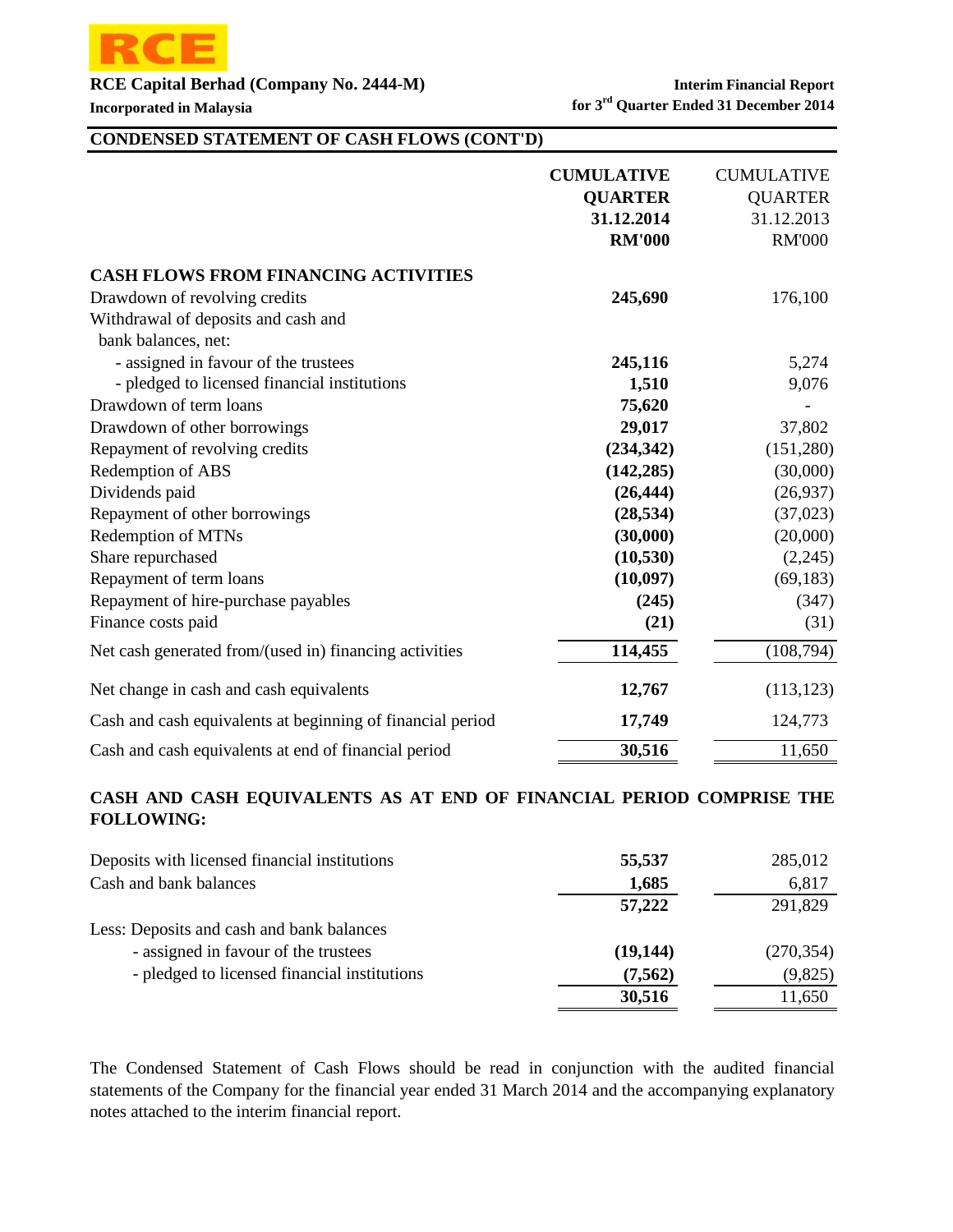

### **1 BASIS OF PREPARATION**

The interim financial report is unaudited and has been prepared in accordance with the requirements of Malaysian Financial Reporting Standard ("MFRS") 134 (Interim Financial Reporting) issued by the Malaysian Accounting Standards Board and paragraph 9.22 of the Main Market Listing Requirements of Bursa Malaysia Securities Berhad ("BMSB"). The interim financial report also complies with IAS 34 (Interim Financial Reporting) issued by the International Accounting Standards Board ("IASB"). The interim financial report should be read in conjunction with the audited financial statements of the Group for the financial year ended 31 March 2014.

### 2 CHANGES IN SIGNIFICANT ACCOUNTING POLICIES

The significant accounting policies adopted by the Group in this interim financial report are consistent with those adopted in the annual audited financial statements for the financial year ended 31 March 2014, except for the adoption of the following amendments to published standards, standards and interpretation to existing standards which are effective for the financial period commencing 1 April 2014:

Amendments to:

| MFRS 10         | ÷.                        | <b>Consolidated Financial Statements - Investment Entities</b>                                                       |
|-----------------|---------------------------|----------------------------------------------------------------------------------------------------------------------|
| MFRS 12         | ÷                         | Disclosure of Interests in Other Entities - Investment Entities                                                      |
| <b>MFRS 127</b> |                           | Separate Financial Statements (2011) - Investment Entities                                                           |
| <b>MFRS 132</b> | $\mathbb{R}^{\mathbb{Z}}$ | Financial Instruments: Presentation - Offsetting Financial Assets and<br><b>Financial Liabilities</b>                |
| <b>MFRS 136</b> | $\ddot{\phantom{0}}$      | Impairment of Assets - Recoverable Amount Diclosures for Non-<br><b>Financial Assets</b>                             |
| <b>MFRS 139</b> | $\mathbb{Z}^{\mathbb{Z}}$ | Financial Instruments: Recognition and Measurement - Novation of<br>Derivatives and Continuation of Hedge Accounting |

IC interpretation 21 : **Levies** 

The adoption of the above does not give rise to any material financial effects to the Group.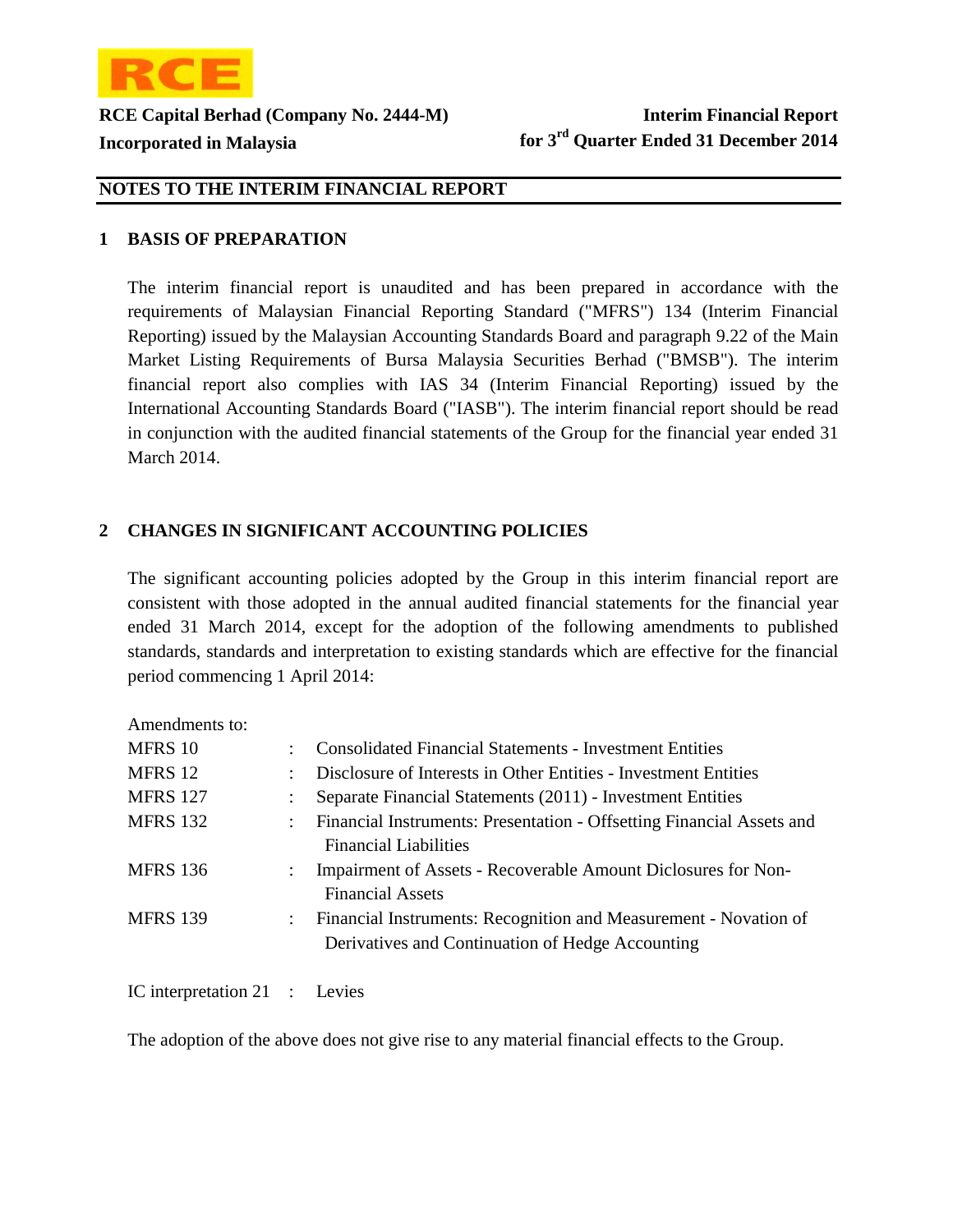

#### **3** AUDITORS' REPORT ON PRECEDING ANNUAL AUDITED FINANCIAL **STATEMENTS**

The auditors' report on the preceding annual audited financial statements was not subject to any qualification.

### **4 SEASONAL OR CYCLICAL FACTORS**

The Group's operations were not significantly affected by any seasonal or cyclical factors.

#### **5 UNUSUAL ITEMS**

There were no unusual items for the current quarter and financial period.

#### **6 CHANGES IN ESTIMATES**

There were no changes in estimates that have a material effect for the current quarter and financial period.

### **7 DEBT AND EQUITY SECURITIES**

There were no issuance, repurchase and repayment of debt and equity securities for the financial period except for the following:

(a) Redemption of the ABS by Tresor Assets Berhad, a subsidiary of the Company, as follows:

|                                 | <b>CURRENT</b> | <b>CUMULATIVE</b> |
|---------------------------------|----------------|-------------------|
|                                 | <b>QUARTER</b> | <b>QUARTER</b>    |
|                                 | <b>RM'000</b>  | <b>RM'000</b>     |
| Early redemption of ABS         | -              | 105,000           |
| Redemption of ABS upon maturity |                | 30,000            |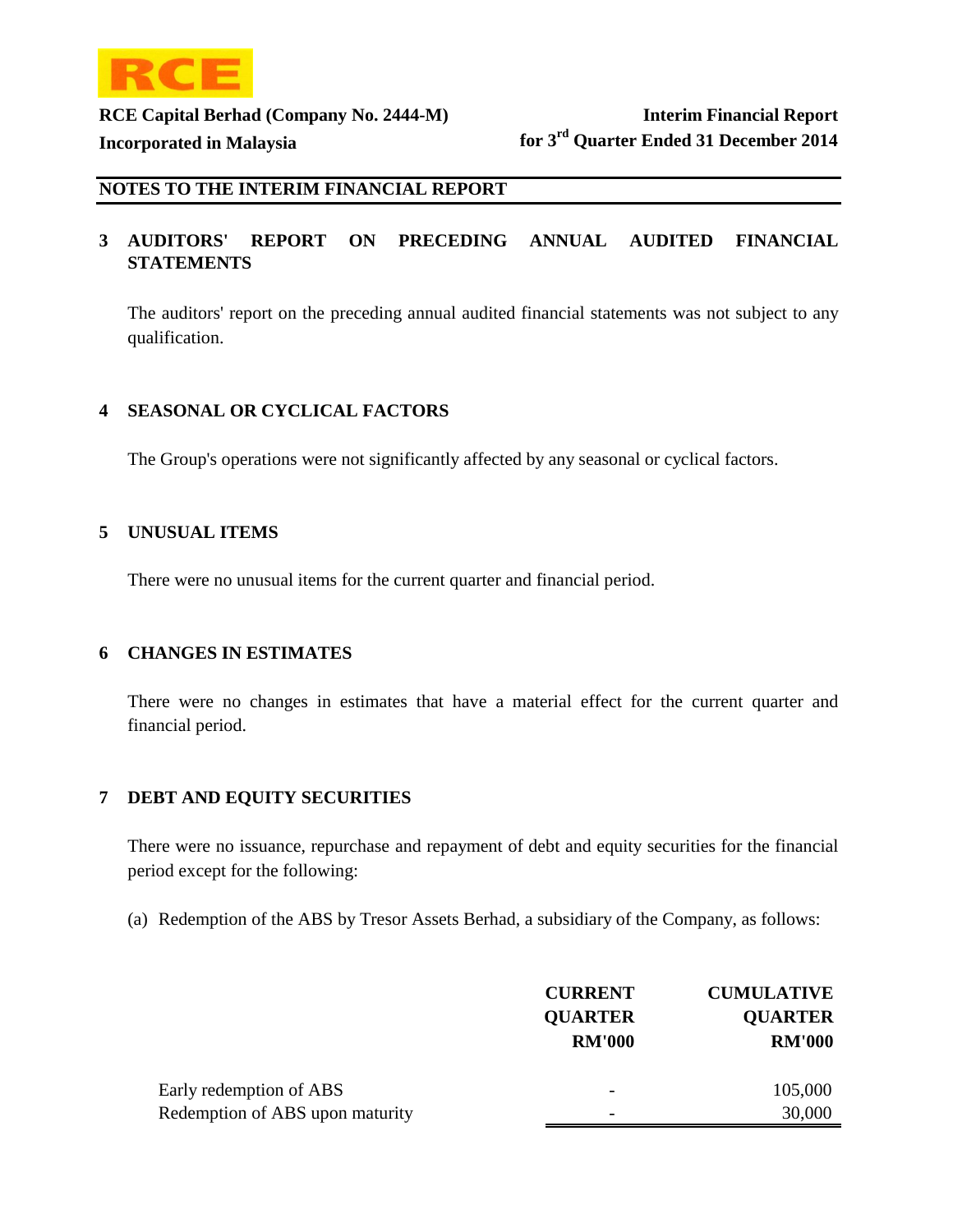

### **7 DEBT AND EQUITY SECURITIES (CONT'D)**

(b) Redemption of the MTNs by RCE Advance Sdn Bhd, a subsidiary of the Company, as follows:

|                                  | <b>CURRENT</b><br><b>QUARTER</b><br><b>RM'000</b> | <b>CUMULATIVE</b><br><b>QUARTER</b><br><b>RM'000</b> |
|----------------------------------|---------------------------------------------------|------------------------------------------------------|
| Redemption of MTNs upon maturity | 15,000                                            | 30,000                                               |

- (c) During the financial period, the Company repurchased 32,784,300 of its issued ordinary shares of RM0.10 each from the open market. The total consideration paid (including transaction costs) of RM10,529,484 was financed by internally generated funds and the shares repurchased were held as treasury shares. The Company has the right to cancel, resell and/or distribute the treasury shares as dividends at a later date. None of the treasury shares repurchased have been sold or cancelled during the financial period.
- (d) Employees' Share Option Scheme ("ESOS")

During the financial period, the Company granted 18,639,000 options to its eligible employees of the Group under ESOS at a subscription price of RM0.32 per share in accordance to the Bylaws of the ESOS. Each option entitles the option holder to subscribe for 1.5 new ordinary shares of the Company.

(e) Issuance of shares pursuant to conversion of redeemable convertible non-cumulative preference shares ("RCPS")

During the financial period, the issued and paid-up share capital of the Company increased from RM117,359,249 to RM133,359,249 by way of the issuance of 160,000,000 ordinary shares of RM0.10 each pursuant to the conversion of 160,000,000 RCPS of RM0.10 each to ordinary shares.

Accordingly, the Company became a subsidiary company of Cempaka Empayar Sdn Bhd ("Cempaka"). The directors regard Amcorp Group Berhad as the intermediate holding company and Clear Goal Sdn Bhd as the ultimate holding company, both of which are companies incorporated in Malaysia.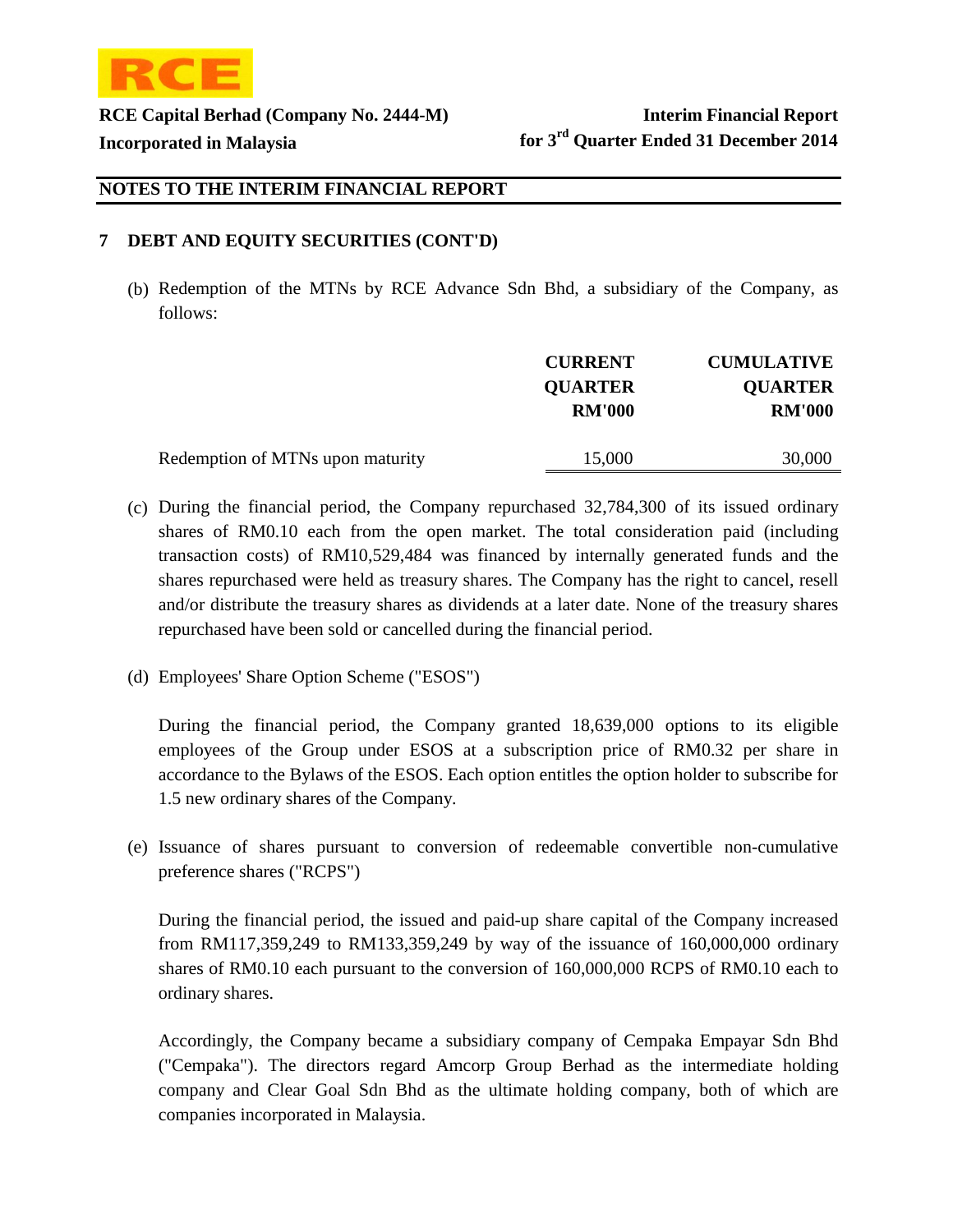

# **NOTES TO THE INTERIM FINANCIAL REPORT**

### **8 DIVIDENDS**

|                                                | <b>RM'000</b> | 31.12.2014 31.12.2013<br><b>RM'000</b> |
|------------------------------------------------|---------------|----------------------------------------|
| Recognised during the financial period:        |               |                                        |
| - Preference share dividend:                   |               |                                        |
| 20.0% (2.00 sen) on 469,436,998 RCPS, paid     |               |                                        |
| on 4 December 2014 to RCPS holders whose       |               |                                        |
| names appear in the record of depositors on 27 |               |                                        |
| November 2014                                  | 9,389         |                                        |
| 20.0% (2.00 sen) on 469,436,998 RCPS, paid     |               |                                        |
| on 4 December 2013 to RCPS holders whose       |               |                                        |
| names appear in the record of depositors on 27 |               |                                        |
| November 2013                                  |               | 9,389                                  |
| - Final dividend for 2014:                     |               |                                        |
| 15.0% (1.50 sen) under single-tier system on   |               |                                        |
| 1,137,025,595 ordinary shares, paid on 1       |               |                                        |
| October 2014 to shareholders whose names       |               |                                        |
| appear in the record of depositors on 18       |               |                                        |
| September 2014                                 | 17,055        |                                        |
| - Final dividend for 2013:                     |               |                                        |
| 15.0% (1.50 sen) under single-tier system on   |               |                                        |
| 1,169,859,595 ordinary shares, paid on 9       |               |                                        |
| October 2013 to shareholders whose names       |               |                                        |
| appear in the record of depositors on 27       |               |                                        |
| September 2013                                 |               | 17,548                                 |
|                                                | 26,444        | 26,937                                 |

No ordinary share dividend has been recommended by the directors for the financial period ended 31 December 2014.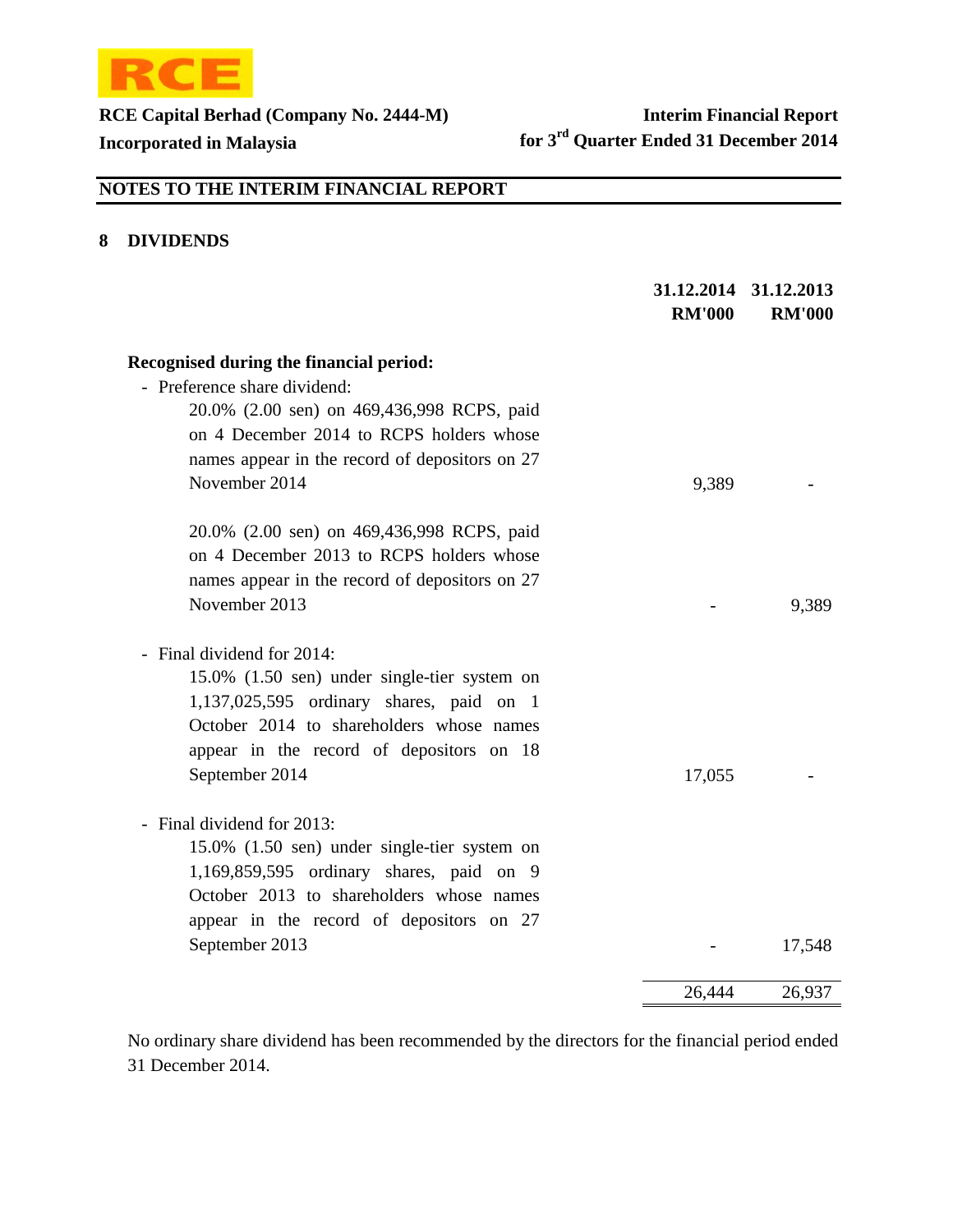

# **NOTES TO THE INTERIM FINANCIAL REPORT**

### **9 SEGMENT INFORMATION**

Segmental revenue and results for the financial period were as follows:

|                                 |               |               | Factoring,    |               |
|---------------------------------|---------------|---------------|---------------|---------------|
|                                 |               | Investment    | Confirming    |               |
|                                 |               | Holding $&$   | & Industrial  |               |
|                                 | Loan          | <b>Mgmt</b>   | Hire          |               |
|                                 | Financing     | Services      | Purchase      | Group         |
|                                 | <b>RM'000</b> | <b>RM'000</b> | <b>RM'000</b> | <b>RM'000</b> |
| <b>Segment Revenue</b>          |               |               |               |               |
| Total revenue                   | 92,620        | 81,440        | 2,825         | 176,885       |
| Inter-segment revenue           | (60)          | (80, 523)     |               | (80, 583)     |
| <b>External revenue</b>         | 92,560        | 917           | 2,825         | 96,302        |
| <b>Segment Results</b>          |               |               |               |               |
| Segment results                 | 35,752        | (2,090)       | (3,875)       | 29,787        |
| Finance costs                   | (18)          |               | (3)           | (21)          |
| Profit/(Loss) before tax        | 35,734        | (2,090)       | (3,878)       | 29,766        |
| Taxation                        | (4, 634)      | (974)         | 883           | (4,725)       |
| Profit/(Loss) for the financial |               |               |               |               |
| period                          | 31,100        | (3,064)       | (2,995)       | 25,041        |
| Interest income                 |               |               |               |               |
| including investment income     | 95,485        | 179           | 1,792         | 97,456        |
| Interest expense                |               |               |               |               |
| applicable to revenue           | (21,600)      | (210)         | (441)         | (22, 251)     |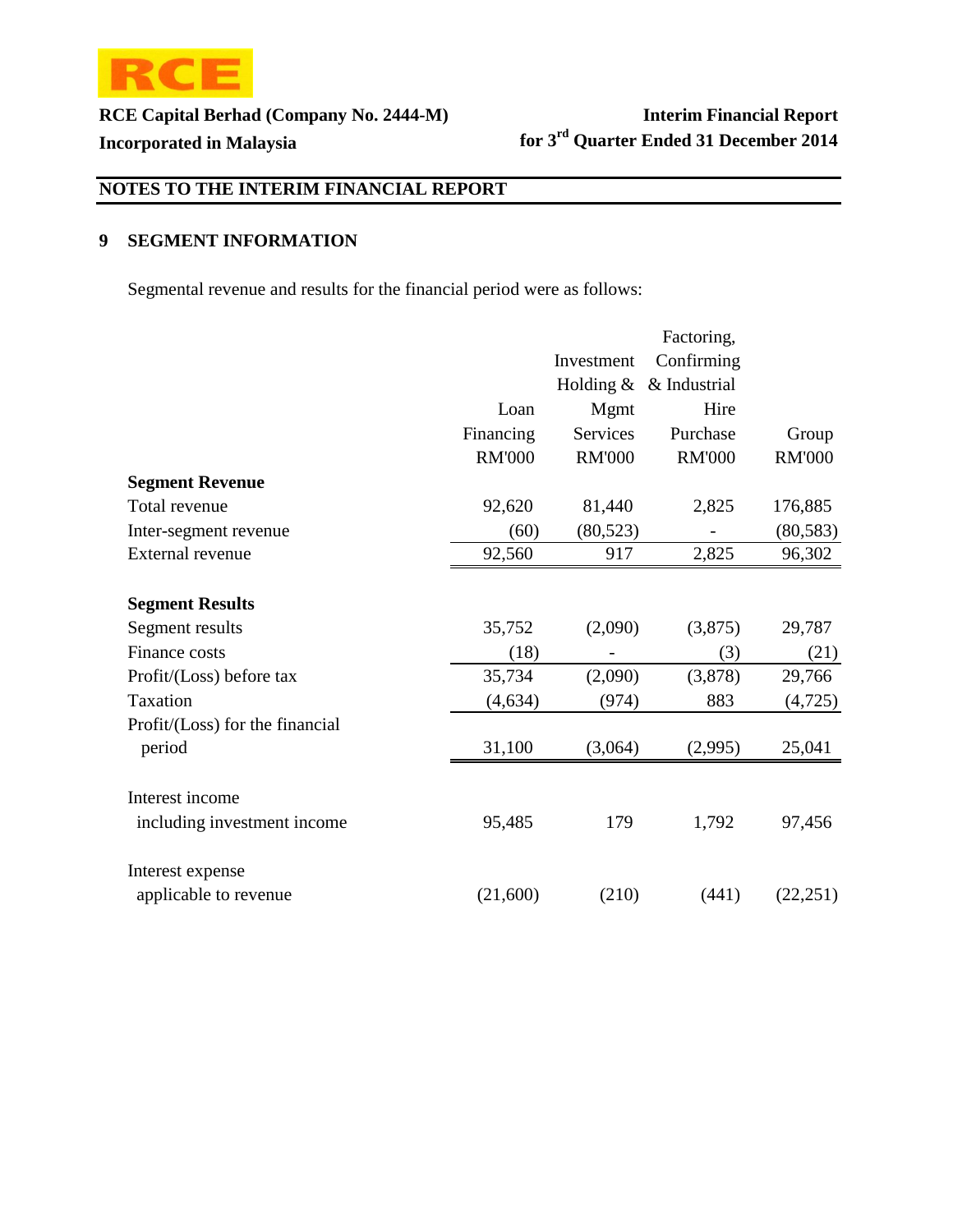

# **NOTES TO THE INTERIM FINANCIAL REPORT**

### **10 PROFIT/(LOSS) BEFORE TAX**

|                                             | <b>INDIVIDUAL</b><br><b>QUARTER</b><br>31.12.2014<br><b>RM'000</b> | <b>CUMULATIVE</b><br><b>QUARTER</b><br>31.12.2014<br><b>RM'000</b> |
|---------------------------------------------|--------------------------------------------------------------------|--------------------------------------------------------------------|
| Interest income including investment income | 33,339                                                             | 97,456                                                             |
| Allowance for impairment loss on            |                                                                    |                                                                    |
| receivables, net                            | 6,878                                                              | 20,690                                                             |
| Amortisation of discount on MTNs            | 111                                                                | 365                                                                |
| Gain on foreign exchange, net:              |                                                                    |                                                                    |
| - Realised                                  | 5                                                                  | 10                                                                 |
| - Unrealised                                |                                                                    |                                                                    |

There were no exceptional items, inventories written down and written off, allowance for impairment loss on investment properties and gain or loss on disposal of quoted or unquoted investments or properties for the current quarter and financial period.

### **11 MATERIAL EVENTS SUBSEQUENT TO THE END OF THE INTERIM PERIOD**

As at the date of this announcement, there were no material events subsequent to the end of the interim period that affect the results of the Group.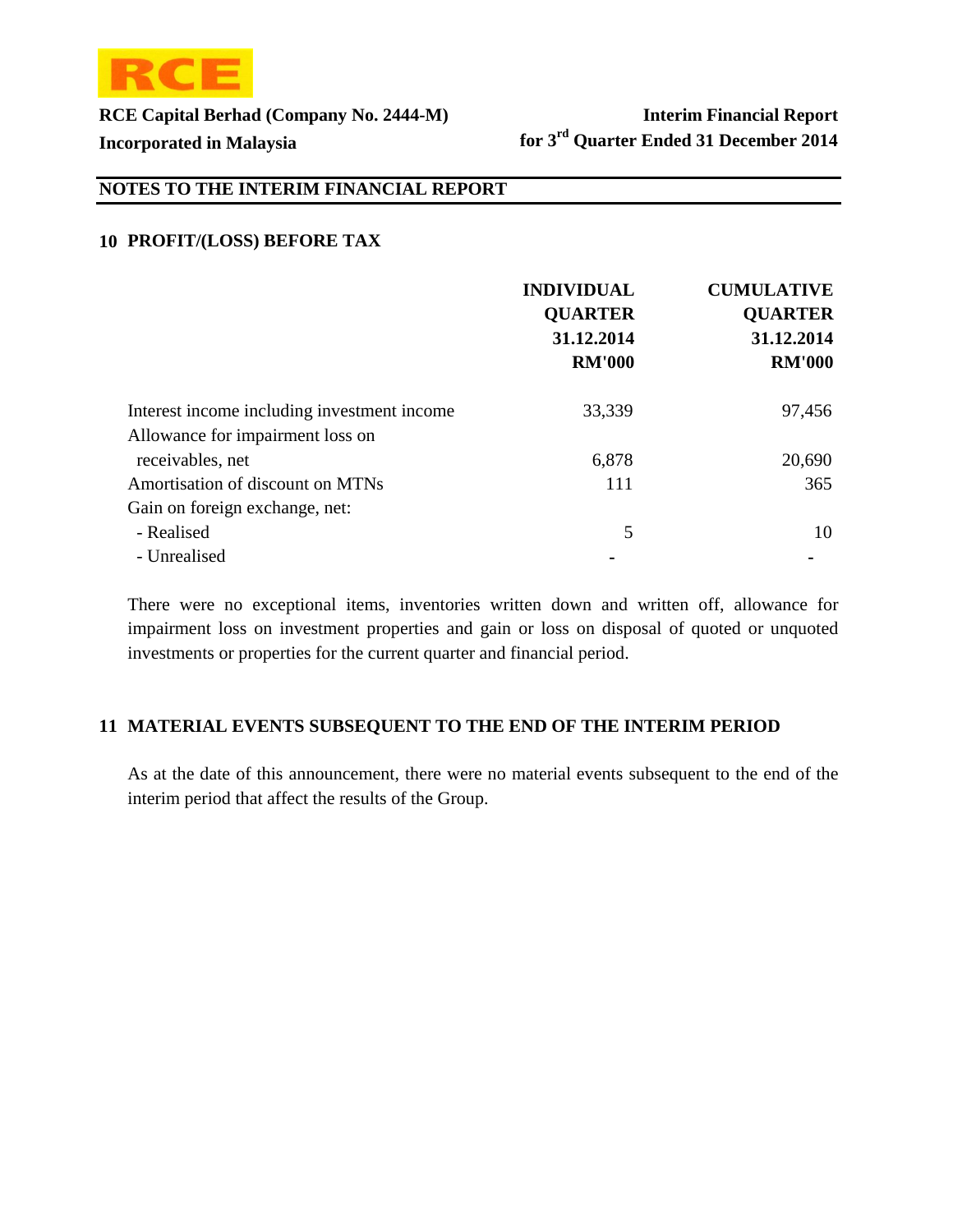

### **NOTES TO THE INTERIM FINANCIAL REPORT**

### **12 CHANGES IN THE COMPOSITION OF THE GROUP**

On 14 October 2014, the Company announced that it had entered into a share sale and purchase agreement to acquire 100% equity interest in Strategi Interaksi Sdn Bhd ("SISB") comprising a total of 10,000 ordinary shares of RM1.00 each for a total cash consideration of RM20,000 ("Acquisition"). SISB directly owns the entire equity interest of EXP Payment Sdn Bhd ("EXP") comprising 1,800,000 ordinary shares of RM1.00 each.

The acquisition is not expected to have any material effect on the gearing, earnings per share and net assets per share of the Group for the financial year ending 31 March 2015.

On completion of the Acquisition on even date, SISB became a wholly-owned subsidiary of the Company.

The cost of acquisition consisted of the following:

#### **RM'000**

Purchase consideration satisfied by cash 20

The acquired subsidiary companies have contributed the following results to the Group:

|                                 | <b>INDIVIDUAL</b> | <b>CUMULATIVE</b> |
|---------------------------------|-------------------|-------------------|
|                                 | <b>QUARTER</b>    | <b>QUARTER</b>    |
|                                 | <b>RM'000</b>     | <b>RM'000</b>     |
| Revenue                         |                   | 158               |
|                                 | 158               |                   |
| Profit for the financial period | 112               | 112               |

Had the acquisition occurred on 1 April 2014, the Group's revenue and profit for the financial period ended 31 December 2014 would have been RM96.5 million and RM25.2 million respectively.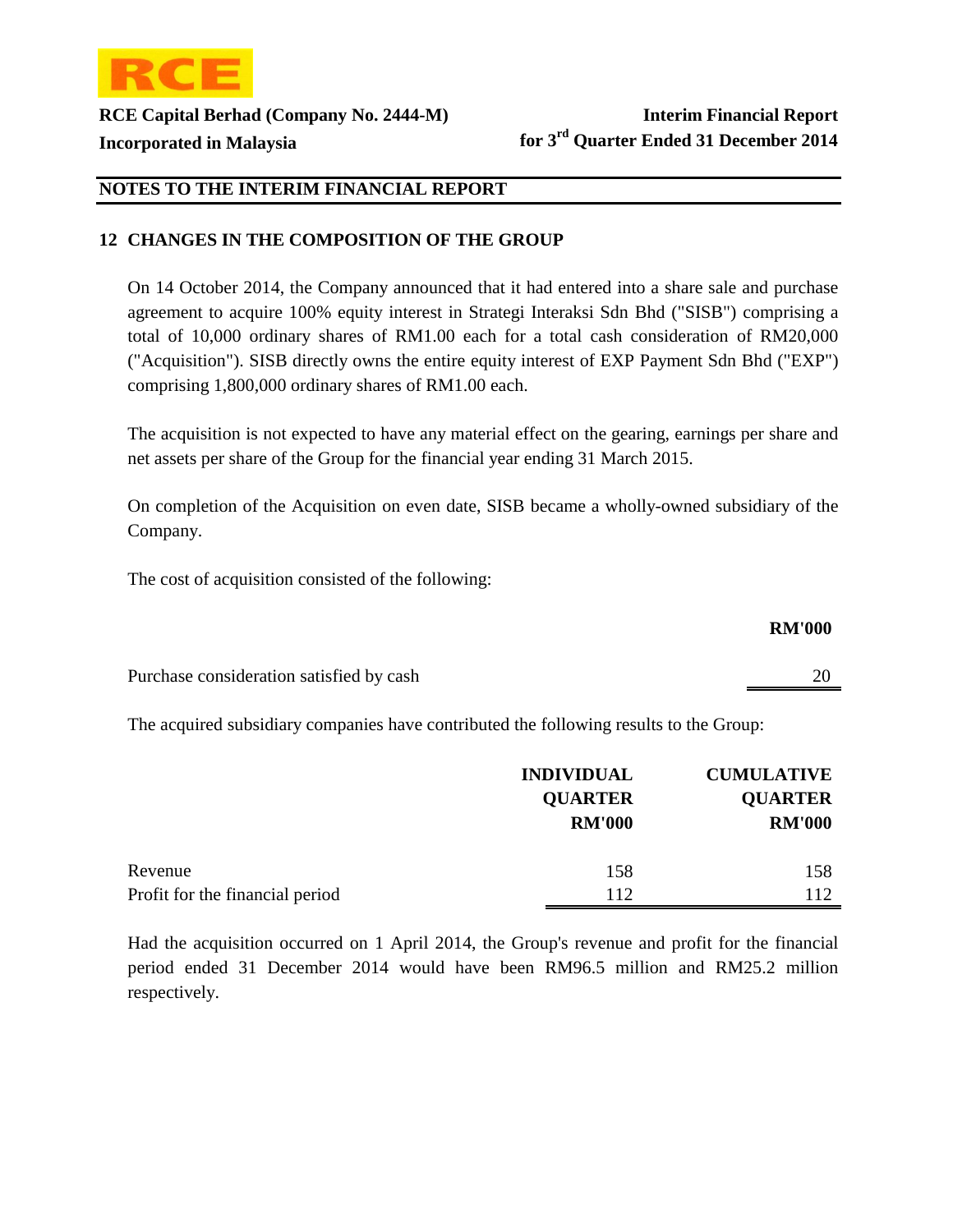

# **NOTES TO THE INTERIM FINANCIAL REPORT**

# **12 CHANGES IN THE COMPOSITION OF THE GROUP (CONT'D)**

The assets and liabilities arising from the acquisition are as follows:

|                                                          | <b>RM'000</b> |
|----------------------------------------------------------|---------------|
| Deposits with licensed financial institution             | 2,285         |
| Cash and bank balances                                   | 315           |
| <b>Borrowings</b>                                        | (19,170)      |
| Payables and accrued expenses                            | (2,355)       |
| Tax liabilities                                          | (44)          |
| Fair value of total net liabilities                      | (18,969)      |
| Group's share of net liabilities                         | (18,969)      |
| Goodwill on acquisition                                  | 18,989        |
| Total cost of acquisition                                | 20            |
| The cash outflow on acquisition is as follows:           |               |
|                                                          | <b>RM'000</b> |
| Purchase consideration satisfied by cash                 | (20)          |
| Cash and cash equivalents of subsidiary company acquired | 2,600         |
| Term loan of subsidiary company assumed                  | (19, 170)     |
| Net cash outflow of the Group                            | (16,590)      |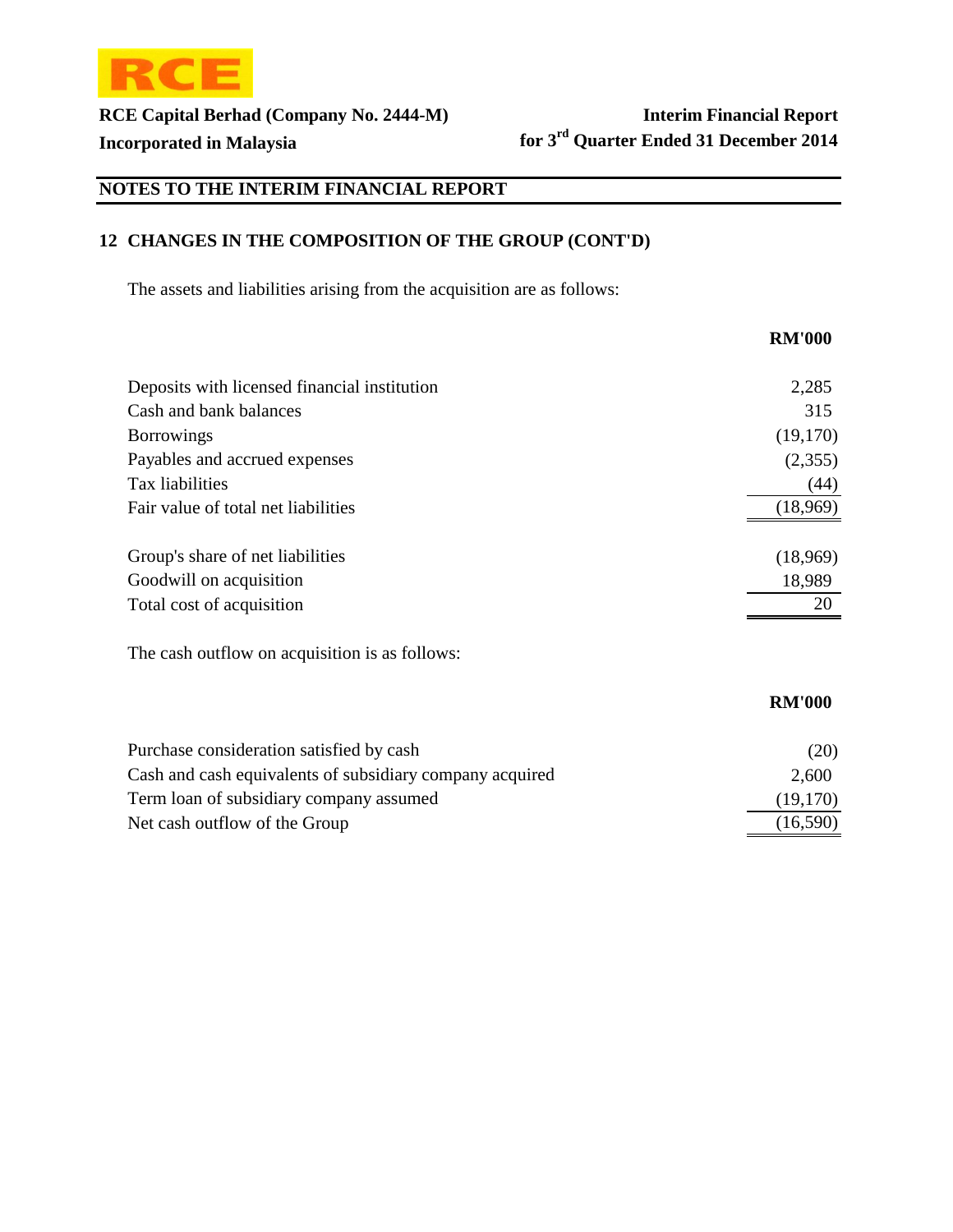

### **13 REVIEW OF PERFORMANCE**

For the current quarter ended 31 December 2014, the Group posted revenue of RM33.5 million as compared to RM29.7 million in the corresponding quarter. The increase was primarily due to higher interest income by RM4.1 million from the loan financing segment arising from higher loan base.

Nevertheless, higher loan impairment by RM6.6 million offset with higher revenue by RM3.9 million resulted in a lower pre-tax-profit of RM13.6 million during the quarter under review as compared to the corresponding quarter of RM16.5 million.

Notwithstanding the above, the Group registered a pre-tax profit of RM29.8 million for the nine months financial period ended 31 December 2014 as compared to a pre-tax loss of RM4.4 million in the corresponding period. This was contributed primarily by lower loan impairment by RM44.2 million as a result of close monitoring of our loans portfolio offset with a RM7.3 million loss on early redemption of ABS bonds.

Accordingly, the Group recorded a post-tax profit of RM25.0 million as compared to a loss of RM2.5 million in the corresponding period.

The performance of the respective operating business segments for the nine months financial period ended 31 December 2014 as compared to the corresponding period was as follows:

### Loan financing segment

Pre-tax profit for the segment was RM35.7 million against a pre-tax loss of RM1.7 million in the corresponding period. This was mainly attributable to lower loan impairment by RM47.2 million offset with RM7.3 million loss on early redemption of ABS bonds and RM3.1 million lower interest income.

#### Investment holding and management services segment

Pre-tax loss for this segment improved from RM2.7 million to RM2.1 million mainly due to lower staff costs.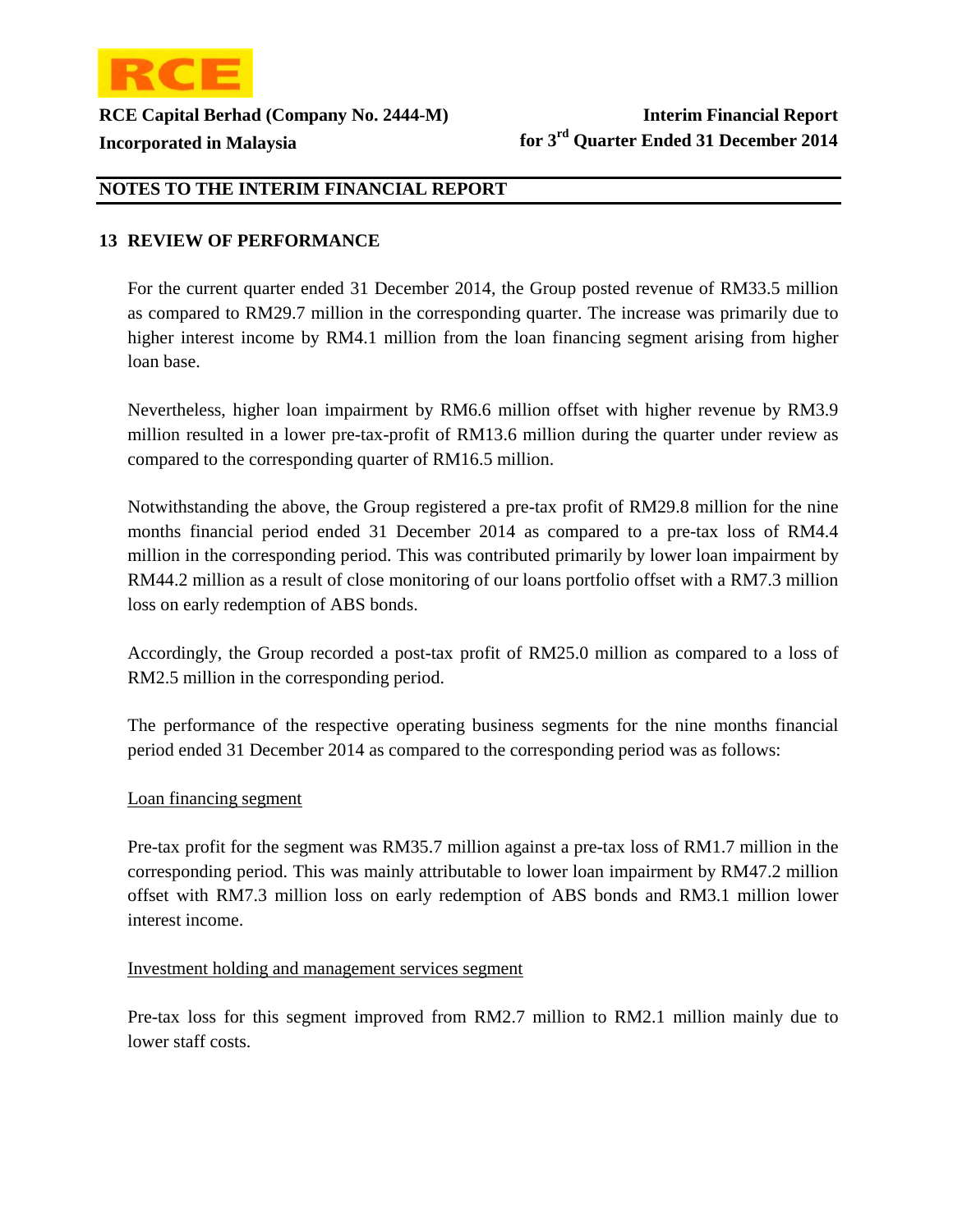

### **13 REVIEW OF PERFORMANCE (CONT'D)**

Factoring, confirming and industrial hire purchase segment

This segment recorded a pre-tax loss of RM3.9 million. This was mainly due to higher loan impairment by RM3.0 million coupled with lower factoring and confirming income by RM0.8 million.

### **14 MATERIAL CHANGE IN RESULTS OF CURRENT QUARTER COMPARED WITH PRECEDING QUARTER**

The Group recorded a higher pre-tax profit of RM13.6 million for the third quarter ended 31 December 2014 as compared to the preceding quarter of RM7.5 million. This was mainly due to RM4.7 million loss on early redemption of ABS bonds in the preceding quarter.

### **15 CURRENT YEAR PROSPECTS**

The Group remains focused on serving the existing market for its personal financing segment. With the strengthening of its operational and risk management infrastructure including further refinements in its credit criteria, the Group is expected to improve its loan quality portfolio. Accordingly, loan disbursements are expected to continue to grow moderately.

As for factoring, confirming and industrial hire purchase segment, the Group remains conservative on its performance given the moderation in the momentum for business loans.

Barring any unforeseen circumstances, the Group expects the financial performance for the remaining quarter of the financial year ending 31 March 2015 to be profitable.

### **16 PROFIT FORECAST**

There were no profit forecast prepared or profit guarantee made by the Group.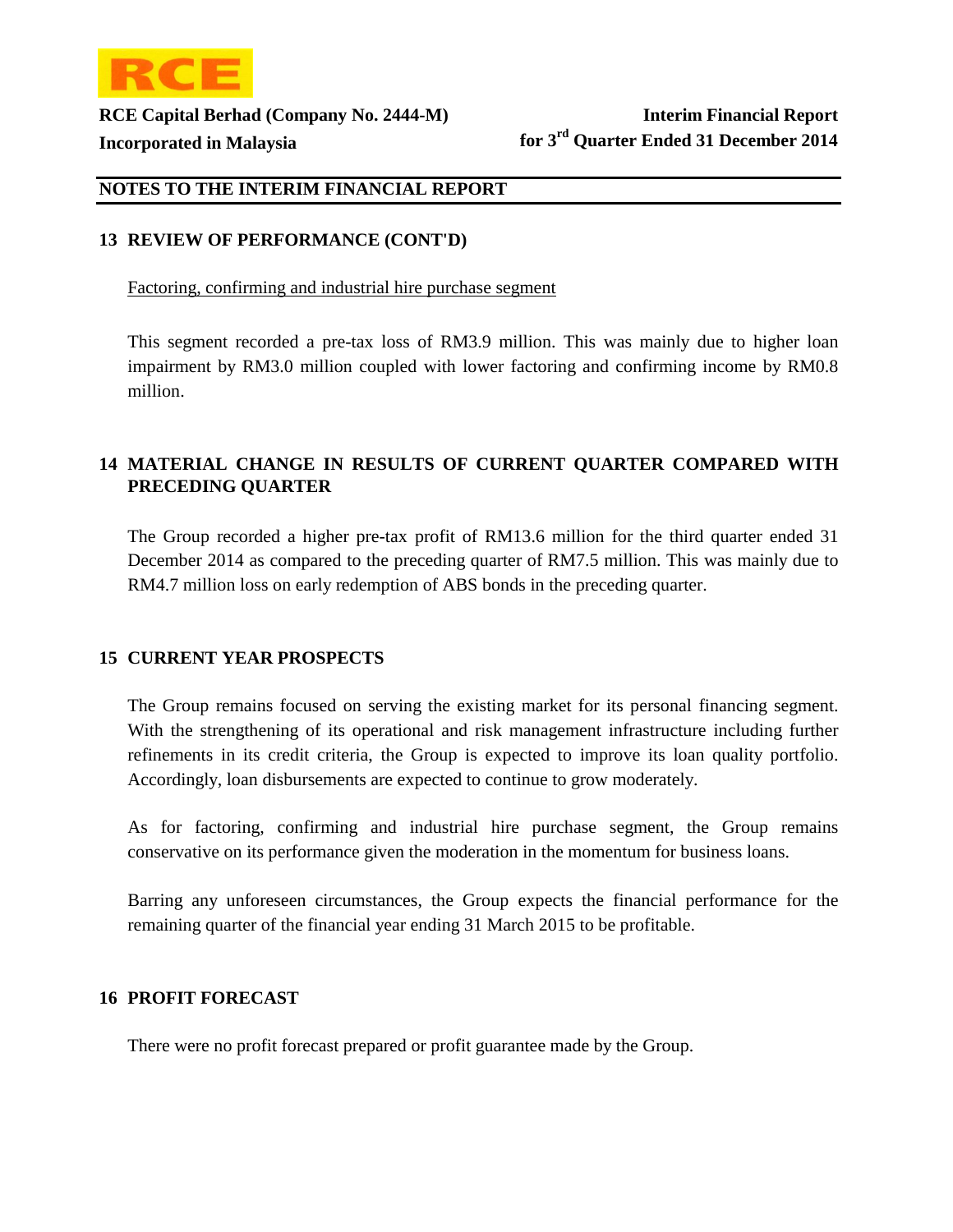

### **NOTES TO THE INTERIM FINANCIAL REPORT**

### **17 TAXATION**

|                              | <b>INDIVIDUAL</b><br><b>QUARTER</b><br>31.12.2014<br><b>RM'000</b> | <b>CUMULATIVE</b><br><b>QUARTER</b><br>31.12.2014<br><b>RM'000</b> |
|------------------------------|--------------------------------------------------------------------|--------------------------------------------------------------------|
| Taxation:                    |                                                                    |                                                                    |
| Current period               | (9,513)                                                            | (31, 942)                                                          |
| Overprovision in prior year  | 2,082                                                              | 2,082                                                              |
|                              | (7, 431)                                                           | (29, 860)                                                          |
| Deferred taxation:           |                                                                    |                                                                    |
| Current period               | 10,020                                                             | 28,800                                                             |
| Underprovision in prior year | (3,665)                                                            | (3,665)                                                            |
|                              | 6,355                                                              | 25,135                                                             |
|                              | (1,076)                                                            | (4,725)                                                            |

The effective tax rate of the Group in the current quarter and financial period is lower than the statutory tax rate as a result of realisation of deferred tax assets not recognised previously in respect of unabsorbed business losses.

### **18 STATUS OF CORPORATE PROPOSALS**

There were no corporate proposals announced but not completed as at the date of this report, except for the announcement that the Company will undertake an early full redemption of all outstanding RCPS on 25 February 2015 at the redemption price of RM0.38 per RCPS which equals to the issue price of the RCPS in accordance with provisions of Article 7A of the Company's Article of Association as per notice dated 26 January 2015.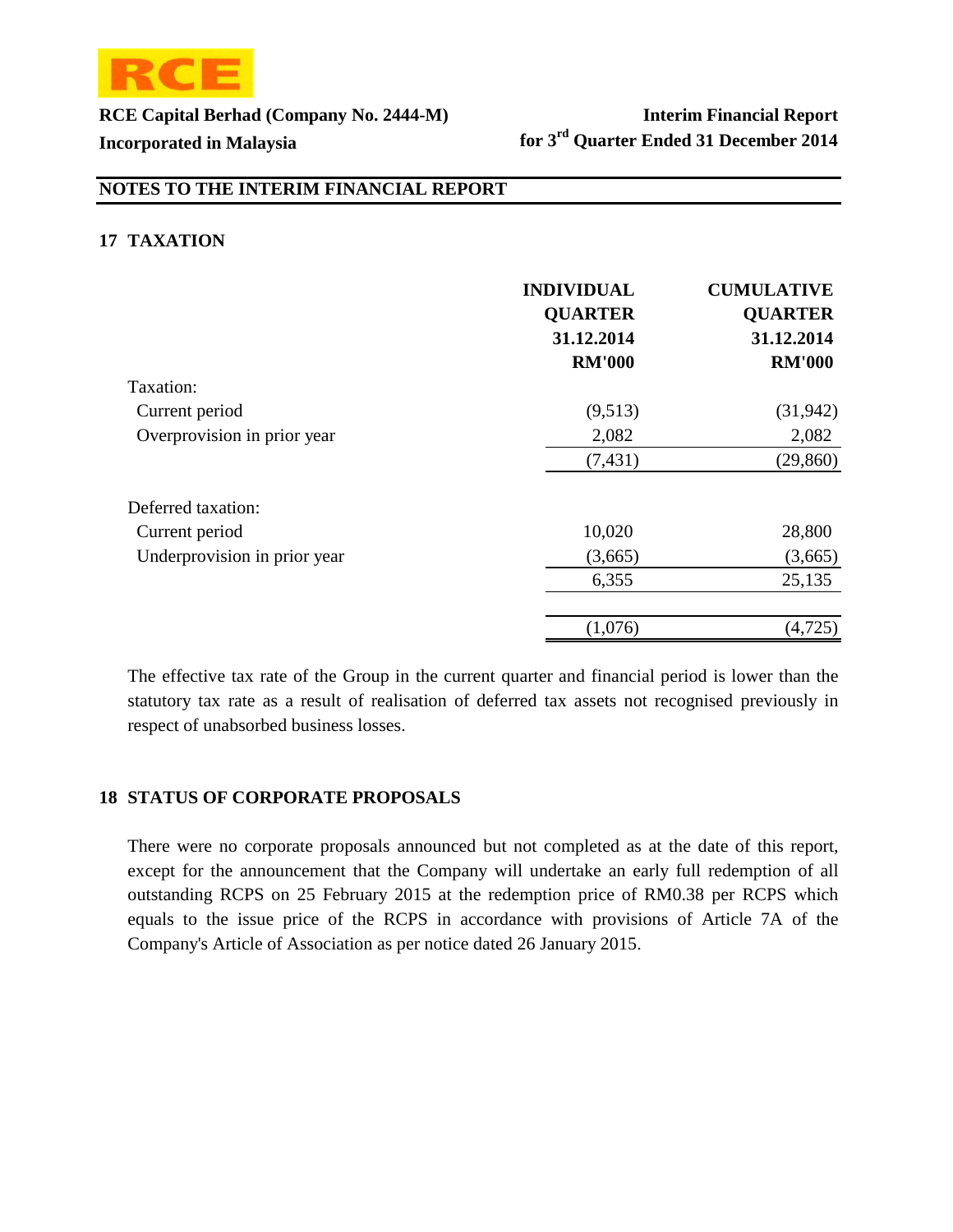

# **NOTES TO THE INTERIM FINANCIAL REPORT**

### **19 GROUP BORROWINGS AND DEBT SECURITIES**

Total borrowings and debt securities (all denominated in Ringgit Malaysia) of the Group as at 31 December 2014 are as follows:

|                                | <b>Short</b>  | Long          |               |
|--------------------------------|---------------|---------------|---------------|
|                                | <b>Term</b>   | <b>Term</b>   | <b>Total</b>  |
|                                | <b>RM'000</b> | <b>RM'000</b> | <b>RM'000</b> |
| At amortised cost              |               |               |               |
| Secured:                       |               |               |               |
| - Term loans                   | 18,521        | 261,381       | 279,902       |
| - Revolving credits            | 118,365       |               | 118,365       |
| - Fixed rate medium term notes | 31,306        | 44,558        | 75,864        |
| - Bank overdrafts              | 4,922         |               | 4,922         |
|                                | 173,114       | 305,939       | 479,053       |
| Unsecured:                     |               |               |               |
| - Bankers' acceptances         | 9,930         |               | 9,930         |
| - Revolving credits            | 3,259         |               | 3,259         |
|                                | 13,189        |               | 13,189        |
|                                | 186,303       | 305,939       | 492,242       |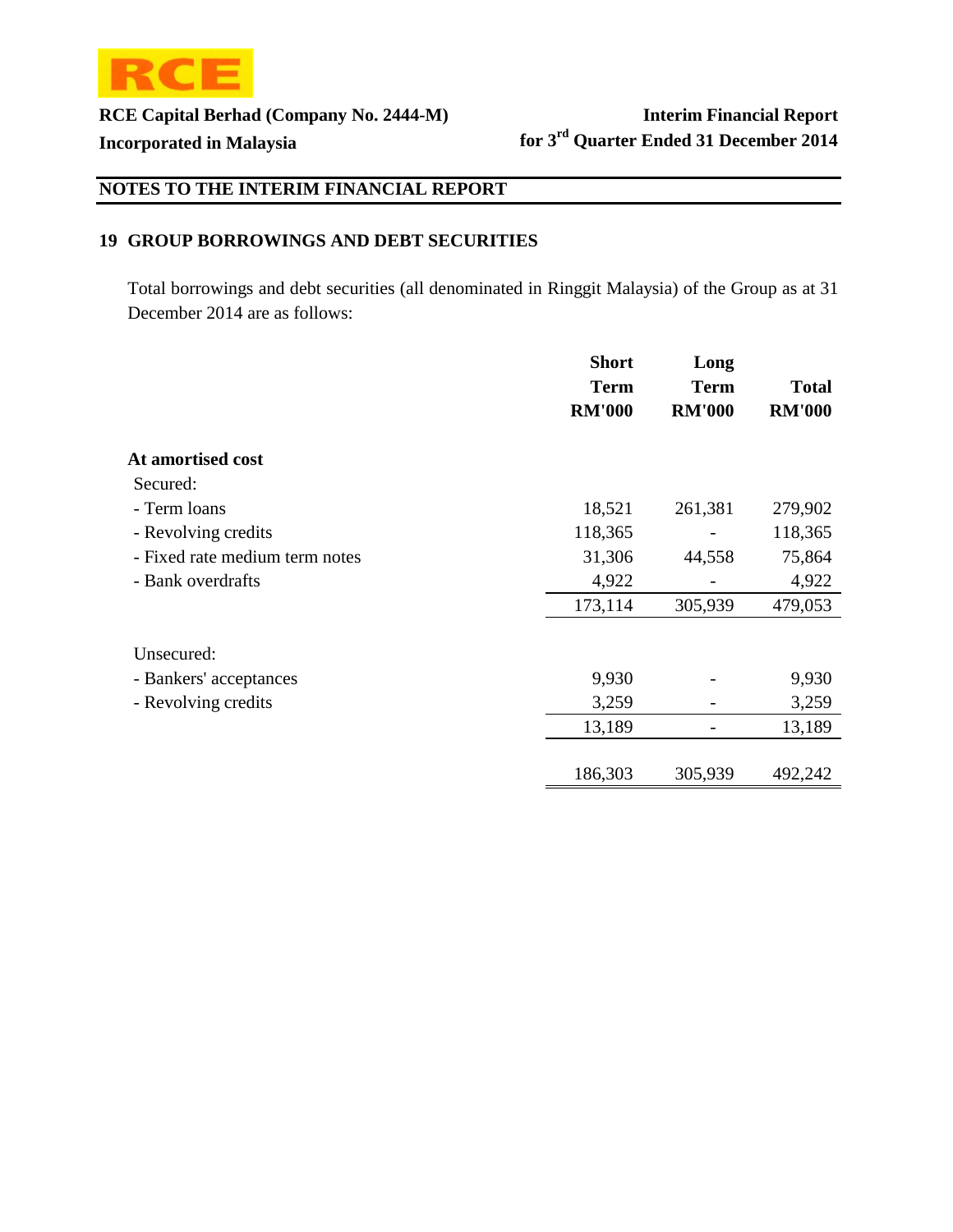

### **NOTES TO THE INTERIM FINANCIAL REPORT**

### **20 CAPITAL COMMITMENTS**

**31.12.2014 RM'000** 

Capital expenditure in respect of plant and equipment not provided for:

Approved and contracted for 644

Other than as disclosed in this report, there were no other material capital commitments as at the date of this report.

### **21 CHANGES IN CONTINGENT LIABILITIES AND ASSETS**

There were no contingent liabilities and assets since the last financial year ended 31 March 2014.

### **22 DERIVATIVES AND FAIR VALUE CHANGES OF FINANCIAL LIABILITIES**

- (a) There were no derivatives as at 31 December 2014.
- (b) There were no fair value gain/(loss) on fair value changes of financial liabilities as all financial liabilities were measured at amortised cost.

### **23 CHANGES IN MATERIAL LITIGATION**

There were no pending material litigation for the Group as at the date of this report.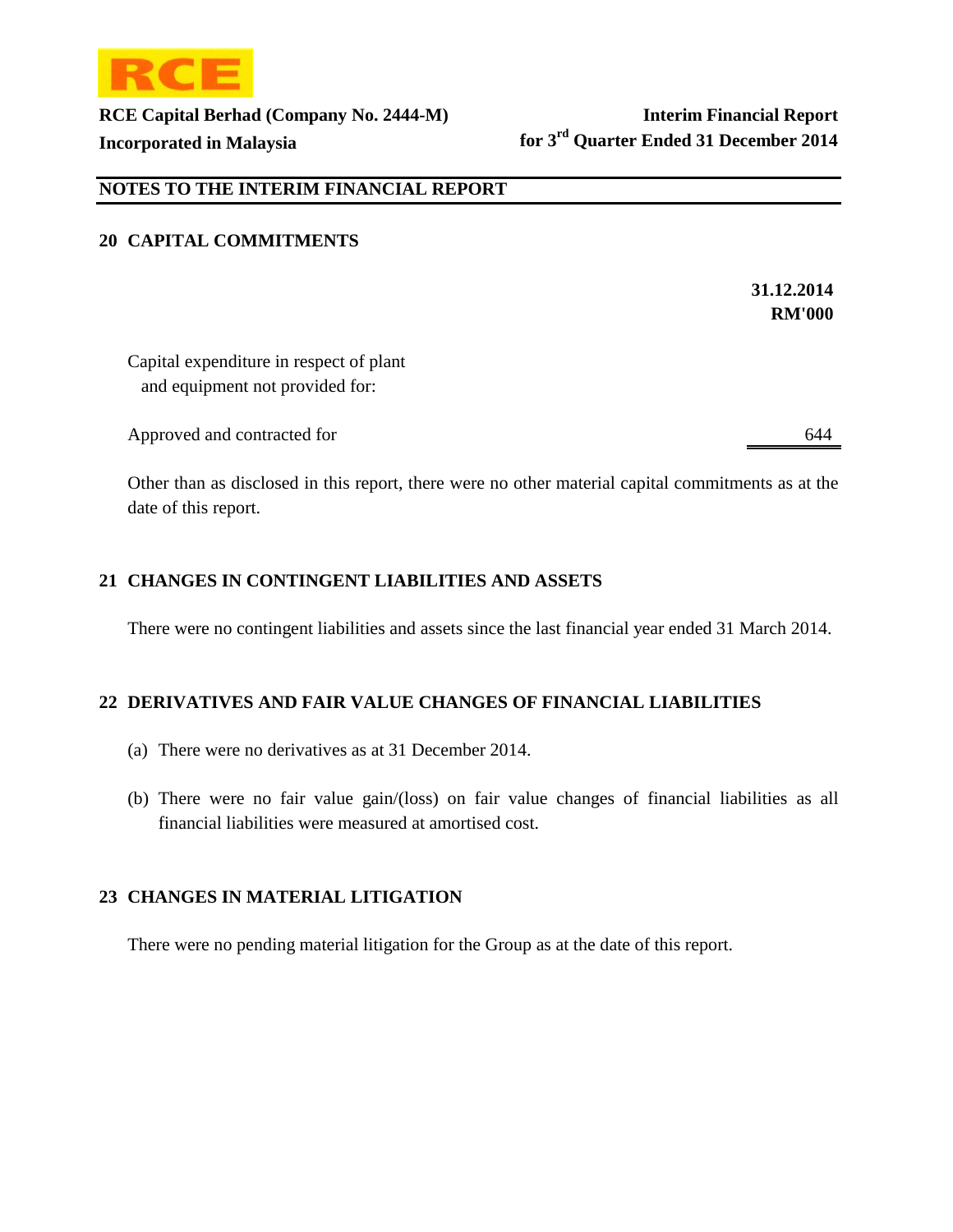

 $(a)$ 

**RCE Capital Berhad (Company No. 2444-M) Interim Financial Report Incorporated in Malaysia for 3rd Quarter Ended 31 December 2014**

# **NOTES TO THE INTERIM FINANCIAL REPORT**

### **24 EARNINGS/(LOSS) PER SHARE ("EPS/(LPS)")**

|                                                                            |                |                | <b>INDIVIDUAL</b> | <b>CUMULATIVE</b>     |           |
|----------------------------------------------------------------------------|----------------|----------------|-------------------|-----------------------|-----------|
|                                                                            |                | <b>QUARTER</b> |                   | <b>QUARTER</b>        |           |
|                                                                            |                | 31.12.2014     | 31.12.2013        | 31.12.2014 31.12.2013 |           |
| <b>Basic EPS/(LPS):</b>                                                    |                |                |                   |                       |           |
| Profit/(Loss) for the<br>period attributable to<br>owners of the Company   | (RM'000)       | 12,520         | 14,872            | 25,041                | (2,507)   |
| Preference share<br>dividends on RCPS                                      | (RM'000)       | (9,389)        | (9,389)           | (9,389)               | (9,389)   |
| Profit/(Loss) for the<br>period attributable to<br>ordinary equity holders |                |                |                   |                       |           |
| of the Company                                                             | (RM'000)       | 3,131          | 5,483             | 15,652                | (11,896)  |
| Weighted average<br>number of ordinary<br>shares in issue                  | (unit'000)     | 1,167,056      | 1,167,639         | 1,149,700             | 1,170,893 |
| Basic EPS/(LPS)                                                            | $(\text{sen})$ | 0.27           | 0.47              | 1.36                  | (1.02)    |

Basic EPS/(LPS) for the current quarter and financial period are calculated by dividing the net profit/(loss) attributable to ordinary equity holders of the Company by the weighted average number of ordinary shares in issue during the period.

The computation of the weighted average number of ordinary shares in issue is net of treasury shares.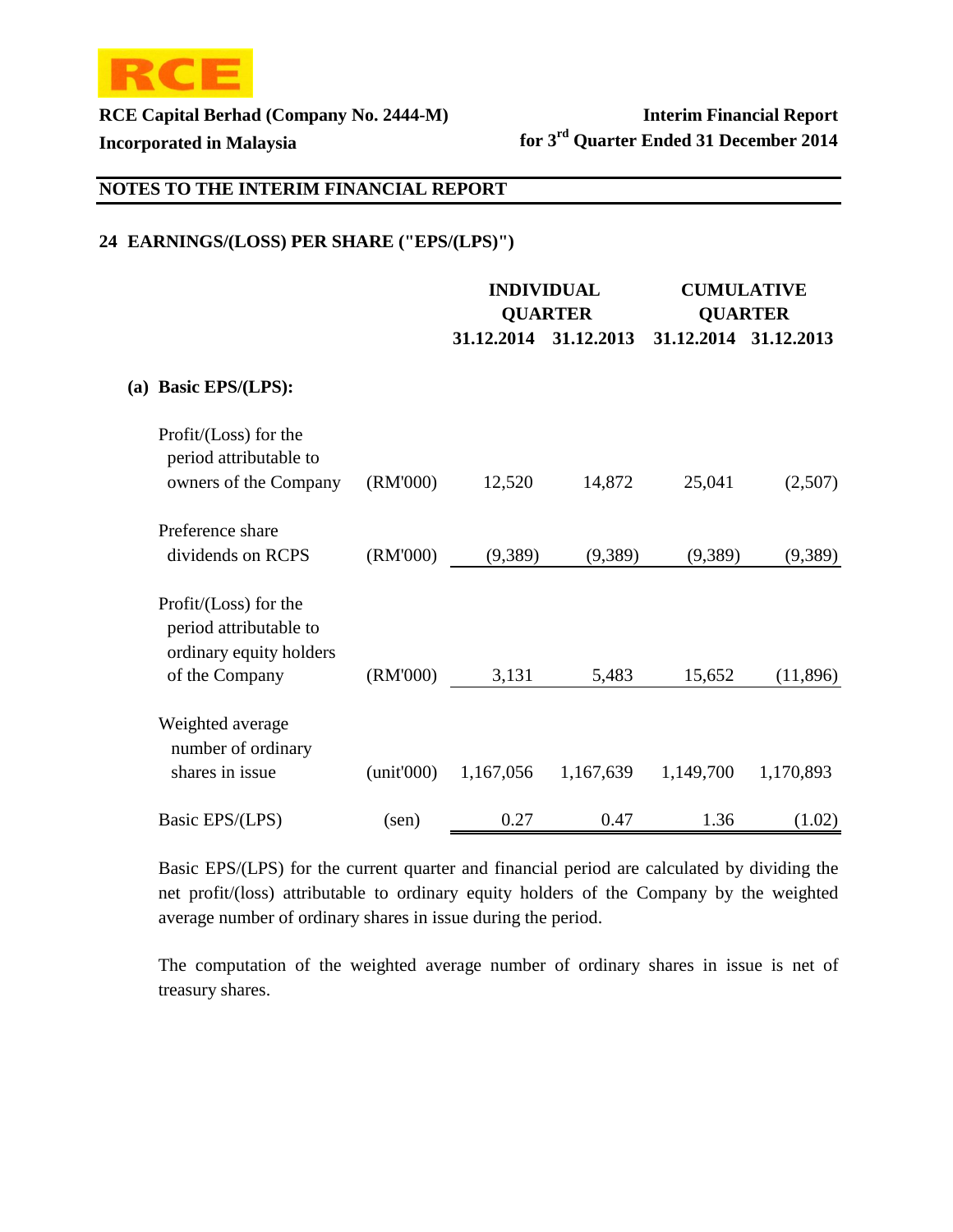

### **24 EPS/(LPS) (CONT'D)**

### **(b) Diluted EPS:**

The Group has no dilution in its EPS in the current quarter and the corresponding quarter.

The incremental shares from assumed conversions of the RCPS are not included in the calculation of diluted EPS as they are anti-dilutive.

The Employees' Share Option Scheme ("ESOS") options are anti-dilutive as the options' exercise price exceeds the average market price of the Company ordinary shares during the period. Accordingly, the options are assumed not to be exercised in the calculation of diluted EPS.

### **25 FAIR VALUE OF FINANCIAL INSTRUMENTS**

The carrying amount of financial assets and liabilities of the Group for the financial period approximate their fair values except for the following:

|                              | 31.12.2014                          |                                    |
|------------------------------|-------------------------------------|------------------------------------|
|                              | Carrying<br>amount<br><b>RM'000</b> | <b>Fair value</b><br><b>RM'000</b> |
| <b>Financial assets</b>      |                                     |                                    |
| Loans and receivables        | 1,034,035                           | 1,090,770                          |
| <b>Financial liabilities</b> |                                     |                                    |
| <b>Borrowings</b>            |                                     |                                    |
| - MTNs                       | 75,864                              | 78,467                             |